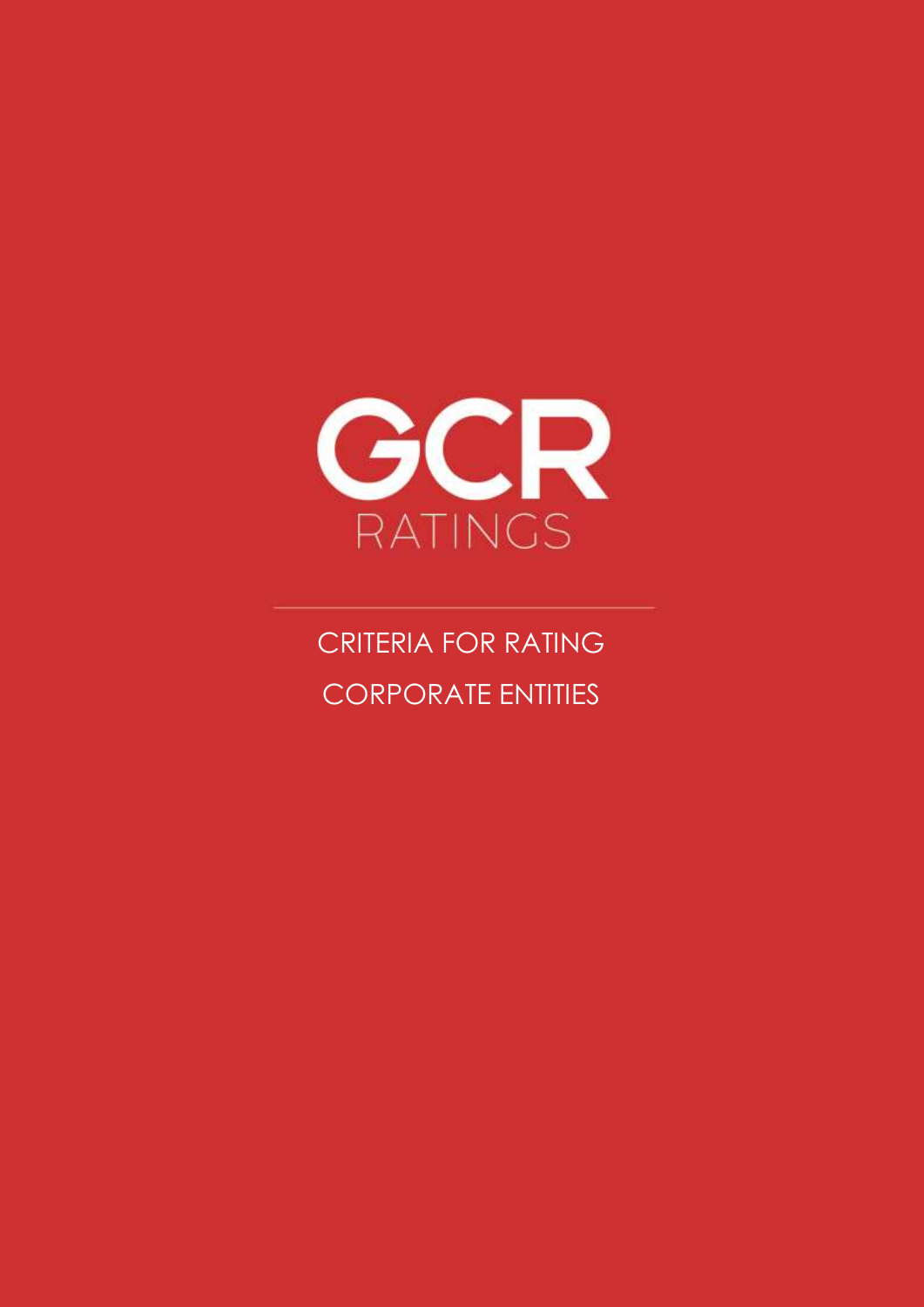# Table of Contents

| <b>Scope of the Criteria</b>              | 3       |
|-------------------------------------------|---------|
| <b>Summary of the Criteria Changes</b>    | 3       |
| An Overview of the Ratings Framework      | 4       |
| <b>Component 1: Operating Environment</b> | 5       |
|                                           |         |
|                                           |         |
|                                           |         |
|                                           |         |
|                                           |         |
| <b>Component 2: Business Profile</b>      | 9       |
|                                           |         |
|                                           |         |
|                                           |         |
|                                           |         |
|                                           |         |
|                                           |         |
| <b>Component 3: Financial Profile</b>     | $12 \,$ |
|                                           |         |
|                                           |         |
|                                           |         |
|                                           |         |
| <b>Component 4: Comparative profile</b>   | 21      |
|                                           |         |
|                                           |         |
|                                           |         |
|                                           |         |
| <b>Final Rating Adjustment Factors</b>    | 21      |
|                                           |         |
|                                           |         |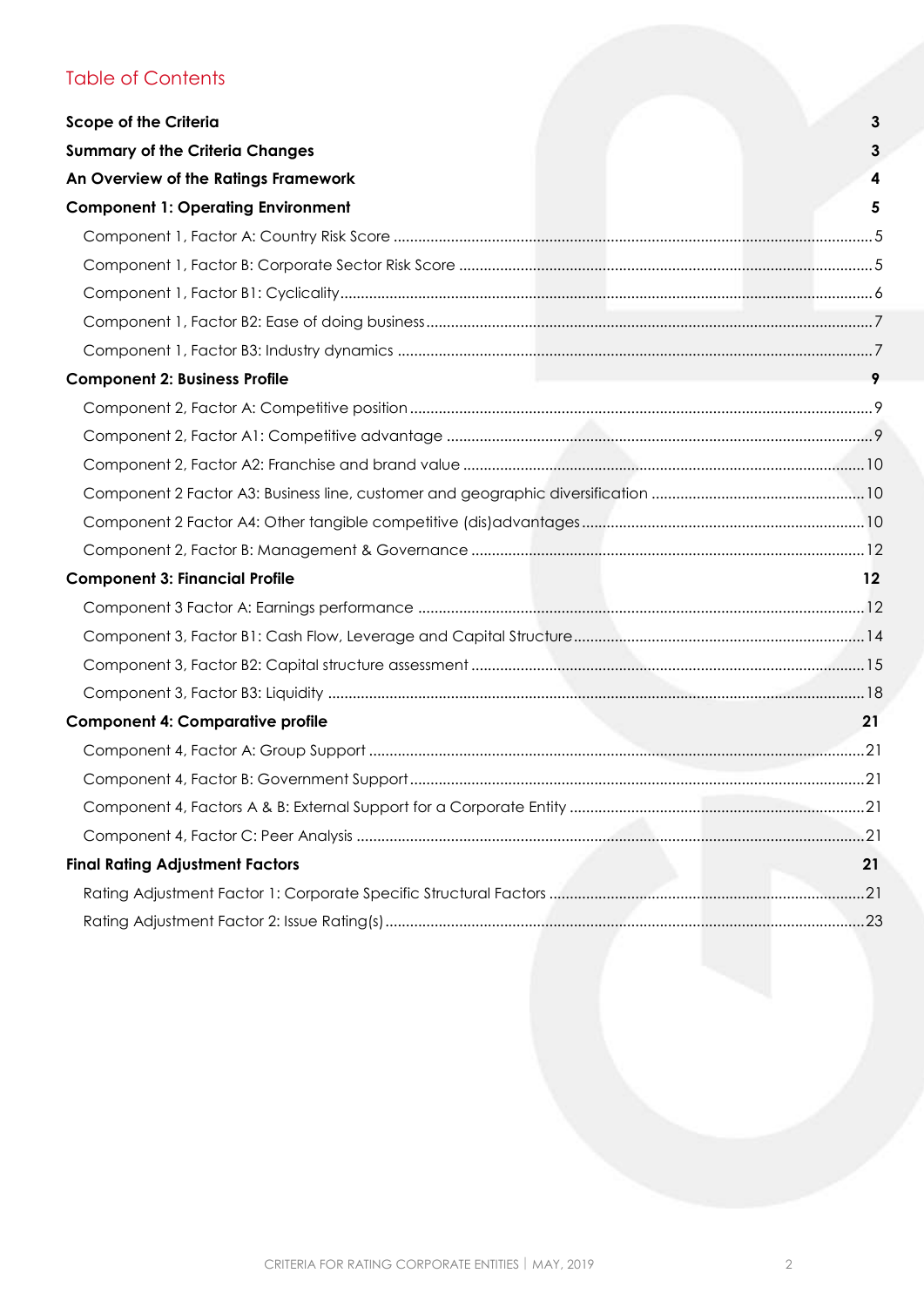# <span id="page-2-0"></span>**Scope of the Criteria**

- 1. The criteria titled '*Criteria for Rating Financial Corporate Entities'* ('Corporate Criteria'), applies to a wide array of non-financial corporate issuer credit ratings. The criteria is written to encompass the vast differences in capital structure, as well as diverse drivers of income and expenditure that are evident within corporate entities. For instance, both mature, heavy industry companies with substantial fixed asset bases and rapidly growing ICT companies that rely on intangible intellectual property are catered for under the methodology.
- 2. Real Estate Investment Trusts ('REITs') and most other property companies are out of scope, but will draw on some of the principle's outlined in this criteria, although property development companies may be included. This criteria, will be used to assess utility companies, albeit with the overlay of a more comprehensive government support assessment. Investment holding companies and conglomerates are also out of scope, but the criteria maybe used to analyse group members.

# <span id="page-2-1"></span>**Summary of the Criteria Changes**

- 3. This criteria 'remains routed in the fundamentals used in the last criteria, '*Global Master Criteria for Corporate Entities, updated March 2018'*. In this respect, the GCR rating framework continues to evaluate the susceptibility to default on senior unsecured obligations (primarily borrowings). There is little change to the metrics and credit factors highlighted in the previous criteria, which remain critical to constructing GCR's corporate credit opinion.
- 4. The major change to the criteria is its alignment to the broader GCR ratings framework (see below). Each corporate factor is scored to accumulate to a final risk score, which is then translated into GCR international and GCR national ratings. GCR has also framed the ratings of an institution more thoroughly in its operating environment, by rooting the analysis in the country risk and sectoral factors facing it. Lastly, GCR has adopted more ratio-based analysis for the operating environment, leverage and cash flow assessments. However, like previous versions of the criteria, quantitative assessments are largely interpreted using qualitative factors.
- <span id="page-2-2"></span>5. The new criteria elements include a group rating methodology, the management and governance criteria, country risk and sector risk criteria, all of which have application across the majority of GCR issuer credit ratings. The revised framework also lays out a more detailed foundation for rating debt instruments (see [Rating Adjustment Factor 2:](#page-22-0) Issue Rating(s) on page [23\)](#page-22-0). Senior unsecured obligations are typically rated in line with the issuer rating, unless there are some statutory or regulatory peculiarities. Subordinated and hybrid debt is notched down from the issuer rating, including or excluding external support, depending on the various contractual or statutory factors detailed within the notes. Secured debt ratings are conducted under the Global Summary Structurally Enhanced Corporate Bonds Rating Criteria, updated 2018 criteria.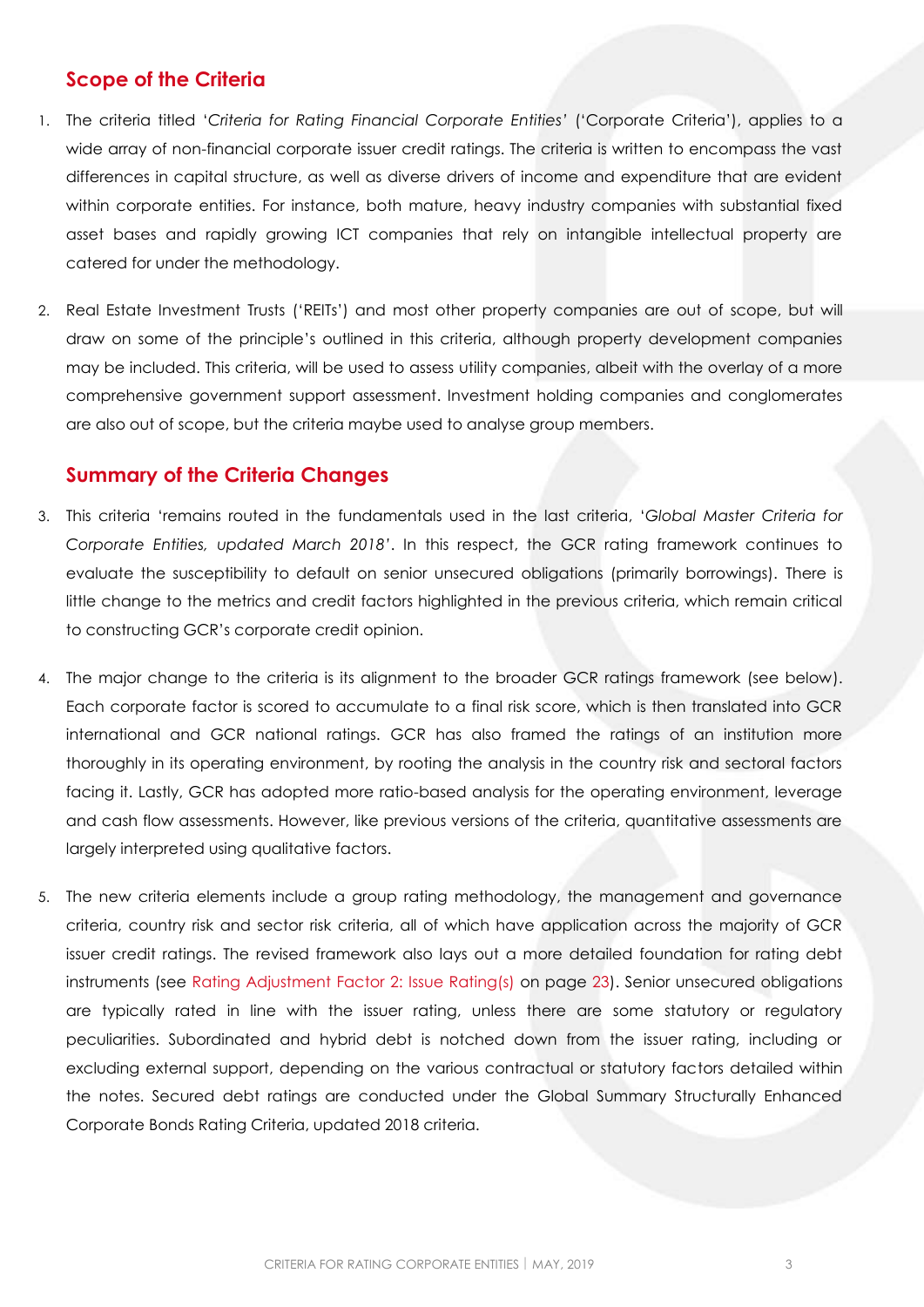# **An Overview of the Ratings Framework**

In order to improve the comparability and transparency of the ratings, GCR has adopted a framework (see below) with publicly available scoring for the major rating components. The goal is to provide stakeholders (issuer, investor, regulator, counterparty etc.) with a view of each of the major rating drivers and ultimately what factors may change the ratings in the future.

6. GCR has adopted four major rating factors (operating environment, business profile, financial profile and comparative profile), which are all broken down into two or three major components, with a positive or negative score assigned to each. The accumulation of the scores determines the GCR Risk Score, which is translated the national scale and/or international scale issuer credit ratings, using the GCR core mapping table.

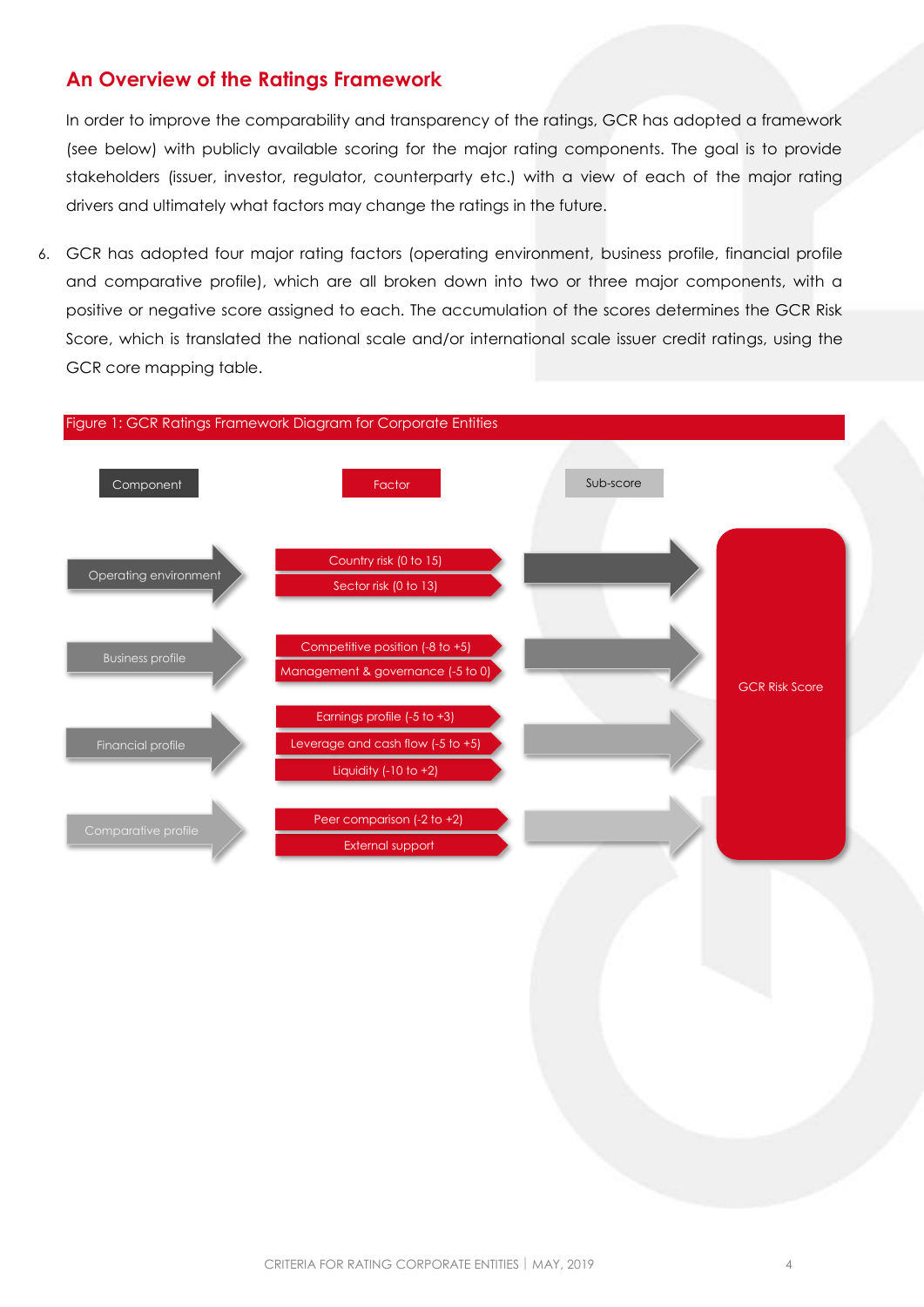8. Whilst the direct link to sovereign strengths and macro trends may not be as obvious for corporate entities as it is for financial institutions (for example), GCR is of the view that the wealth of households and the political/ business environment are *essential* considerations to consider their creditworthiness. This is because studies demonstrate that the performance of most companies within a country is highly correlated with that country's GDP performance and other financial indicators. Furthermore, corporate entities will still be exposed to factors such as the domestic credit environment, regulatory pressures, and the funding dynamics within a given geography.

### <span id="page-4-1"></span>Component 1, Factor A: Country Risk Score

9. Scored on a 0 (worst risk score) to +15 (best risk score) scale. GCR score the weighted average of EBITDA by geography, in line with the *'Country Risk Score'* methodology as highlighted in the '*Country Risk Criteria'.* Preference is given to the entity's country of domicile or where the majority of its operations are undertaken. Typically, another country must contribute materially towards the weighted average operating income or asset base to be included in the blended country risk score. See the global Country Risk Criteria published [here.](http://gcrratings.com/criteria)

#### <span id="page-4-2"></span>Component 1, Factor B: Corporate Sector Risk Score

- 10. It is GCR's opinion that the overall conditions of any particular industry will be one of the key drivers of creditworthiness for each rated entity. However, each sector or industry may have vastly different exposures and correlations to particular economic trends. Some of these trends may be inherent to the particular industry, while others are factors of the economic environment within any given jurisdiction. Finally, the performance of a particular industry in a particular jurisdiction may be subject to distinctive exogenous factors.
- 11. In an attempt to isolate the impact of these factors, GCR considers the Corporate Sector Score in terms of 1) industry cyclicality 2) ease of doing business within a jurisdiction and 3) industry dynamics. The scoring is between 0 (weakest) and +13 (strongest). An overall negative score is not applicable because companies would not operate in countries or sectors that are wholly punitive. When a rated entity operates across geographies, GCR may blend the scoring based on the EBITDA weighting.

# <span id="page-4-0"></span>**Component 1: Operating Environment**

7. The core of the rating framework is based on GCR's opinion that an entity's operating environment frames its creditworthiness. As a result, the operating environment analysis contributes the largest component of the underlying risk score for the GCR rating methodology. Essentially, GCR combines elements of country risk and sectoral analysis, sometimes weighted across countries, to anchor the corporate entity to its current operating conditions.

#### **Operating Environment**

**(0 TO 28: 28 BEST)**

#### **Factor A: Country Risk (0 to 15)**

- GDP Per Capita
- World Bank Governance **Indicators**
- **WFF**

# **Factor B: Sector Risk (0 to 13)**

- **Cyclicality**
- Ease of Doing Business
- Industry Dynamics

**(0 TO 13: 13 BEST)**

. . . . . . . . . . . . . . . . . . .

# **(0 TO 15: 15 BEST)**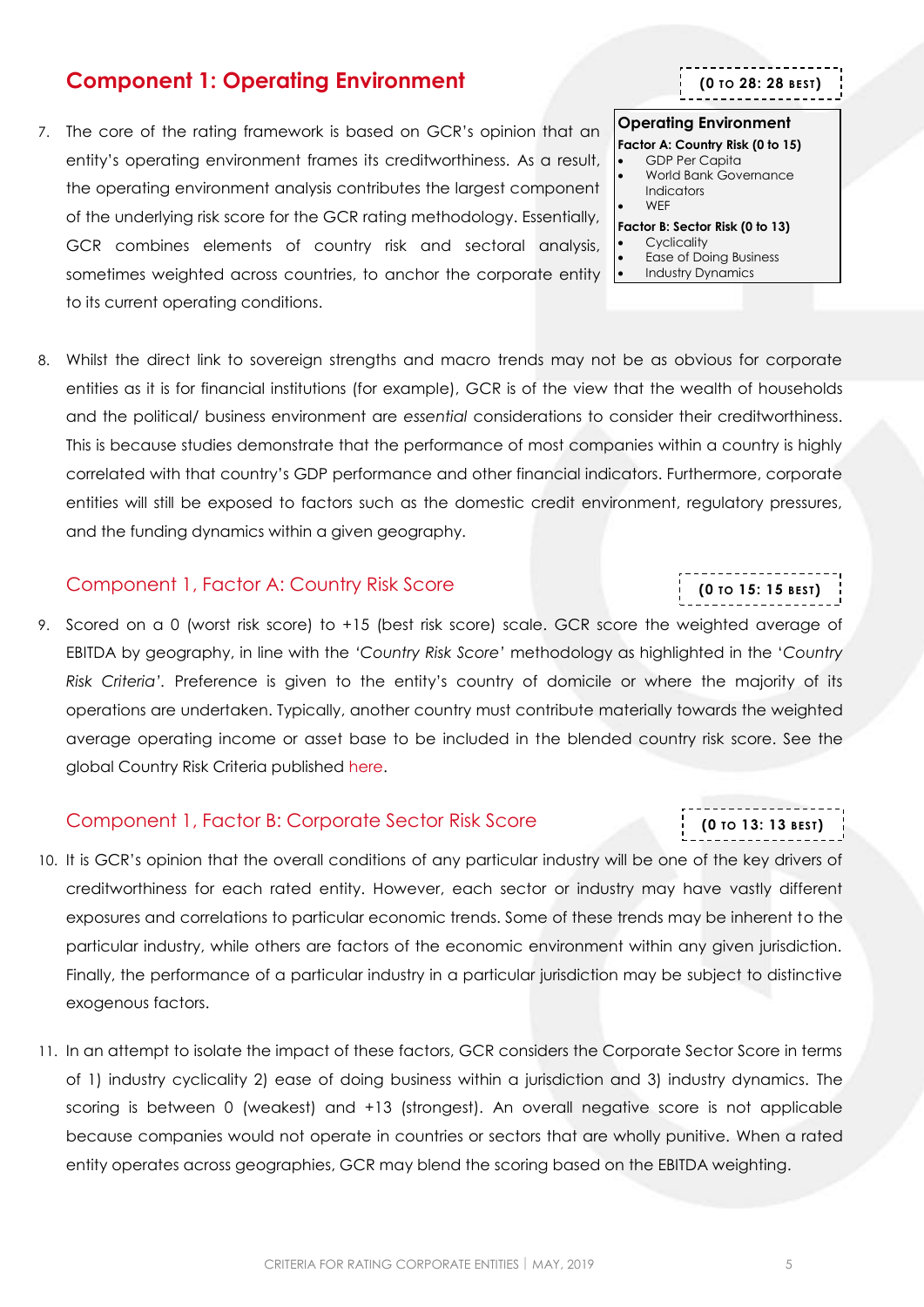#### <span id="page-5-0"></span>**Component 1, Factor B1: Cyclicality**

# **(0 TO 4: 4 BEST)**

- 12. The cyclicality of an industry refers to the sensitivity of the industry's performance (or lack thereof) to broad economic factors (although cyclicality may also be a factor of sector specific trends). The cyclicality of an industry is considered to be an inherent operating condition and generally will not change, or will only change gradually over the long term. The cyclicality of an industry is also considered to be relatively consistent across the world, irrespective of whether the economy is developed or developing, and thus the same cyclicality assessment will be used for a common industry in different jurisdictions.
- 13. Corporate entities are said to be highly cyclical when financial performance fluctuates significantly because of changes in the economic environment. The greater the positive performance in periods of economic expansion, or declines in periods of economic downturn and contraction, the more cyclical an industry is said to be (an industry can also be countercyclical, showing strength in periods of economic weakness). Conversely, industries are considered to be non-cyclical when financial performance is not impacted to a noticeable extent by changes in the economic environment. In general, primary industries and those dependent on commodity price markets, or where demand is highly discretionary tend to be more cyclical, while industries providing essential goods and services are the least cyclical.
- 14. GCR considers industries that evidence greater cyclicality to be riskier, this is because financial performance will tend to fluctuate to a greater extent between the peak and trough of the cycle. As a first step to determining a sector risk score. GCR will categorise industries into one of four cyclicality buckets. The most cyclical industries will receive an industry cyclicality score of one whereas the least cyclical (and thus most stable) industries will receive a score of four.

| <b>Table 1: Cyclicality</b>            |                |                                                                                                                                                           |
|----------------------------------------|----------------|-----------------------------------------------------------------------------------------------------------------------------------------------------------|
| Score description                      | Score,         | Examples of industries that tend to fall into this category                                                                                               |
| <b>Highly cyclical</b>                 |                | production, Construction, Steel, Property<br>development;<br>Agricultural<br>primary<br>Mining,<br>manufacturing, Industrial services, oil & gas upstream |
| Average/Above<br>average cyclicality   | $\overline{2}$ | Secondary manufacturing, Automotive sales; Discretionary goods manufacturing, Discretionary<br>retail; Hospitality; Logistics                             |
| Average / Below<br>average cyclicality | 3              | FMCG manufacturing; FMCG retail; Property investment company's and REITS; Transport; ICT<br>equipment, security; oil & gas downstream                     |
| Low cyclicality                        | 4              | Education, Healthcare, Electricity, Water, Telecoms                                                                                                       |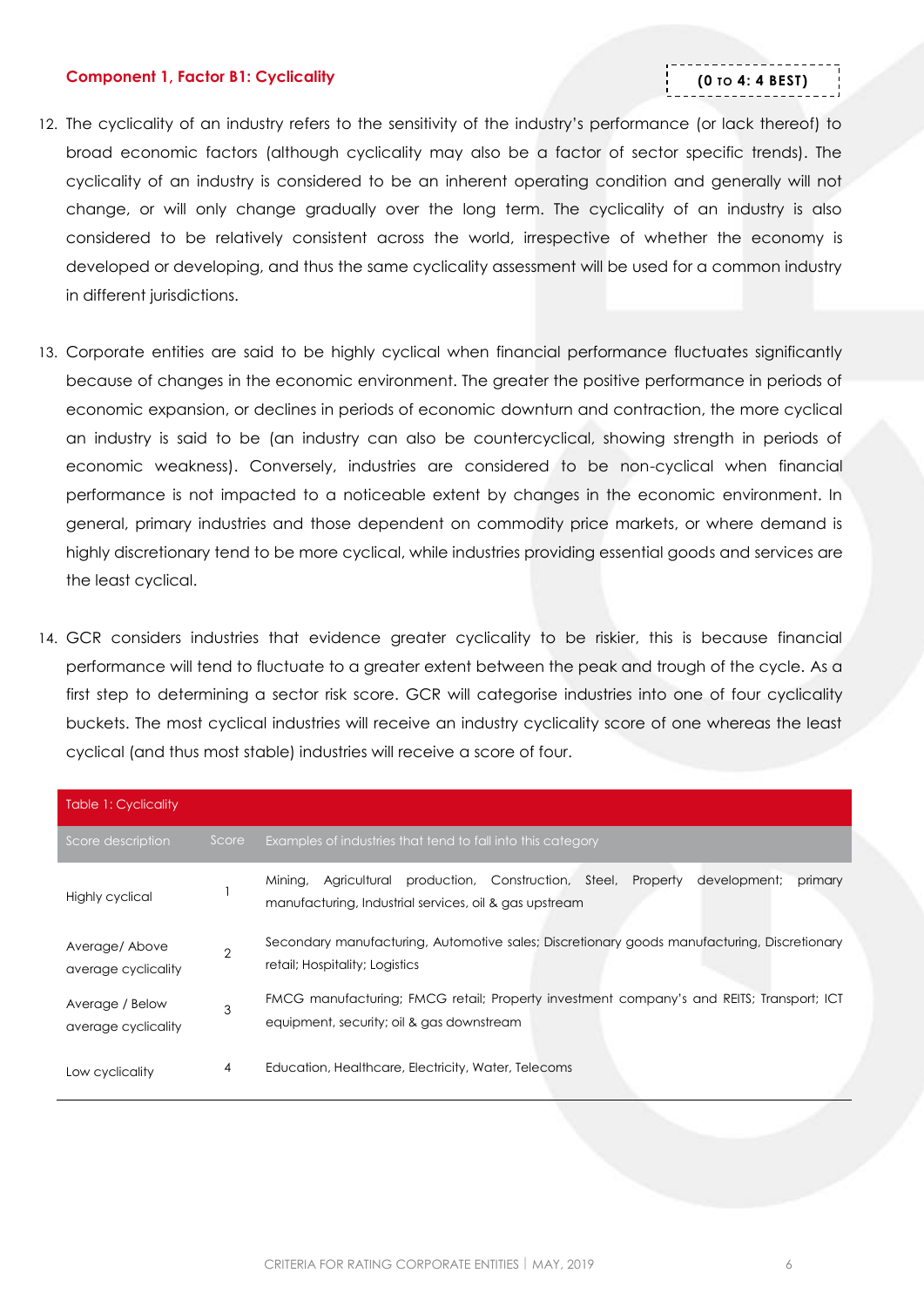#### <span id="page-6-0"></span>**Component 1, Factor B2: Ease of doing business**

# **(-3 TO 3: 3 BEST)**

- 18. Whilst similar industries will tend to exhibit similar cyclicality trends across the globe, GCR nevertheless recognises that the risk related to an industry is highly dependent on the jurisdiction wherein the corporate is headquartered or conducts its operations. By way of example, a gold mining company in a well-developed stable economy will reflect lower risk factors than a similar company in an underdeveloped market with an unstable political environment. Similarly risk factors will be impacted by a host of factors related to a jurisdiction including; regulations for starting a business, dealing with construction permits, getting electricity, registering property, getting credit, protecting minority investors, paying taxes, trading across borders, enforcing contracts and resolving insolvency.
- 19. GCR believe that corporates domiciled in countries, which are characterised by a stable operating environment, with strong capital markets and a legislative/ regulatory environment that is supportive of efficient business processes and growth are typically more creditworthy than those operating in jurisdictions with large bureaucracies, weak financial markets and unpredictable legal systems, all else being even.
- 20. To measure the strength of the business environment, GCR utilises the 'Doing Business' report as issued annually by the World Bank, which takes into account the above factors in ranking countries according to the strength of their business environment. High scores (of up to +3) will be dependent on a strong ranking in the Doing Business report, while poor rankings will receive negative scores (down to -3). The scoring may be modified by an assessment of the movement in ranking relative to previous years.

#### <span id="page-6-1"></span>**Component 1, Factor B3: Industry dynamics**

# **(0 TO 6: 6 BEST)**

- 21. The industry dynamics sub factor narrows the focus of the credit rating from the broad industry and country factors discussed above to the specific factors impacting each individual industry within each different jurisdiction. It is critical to understand the dynamics of the specific jurisdiction wherein the entity is domiciled/operates as such factors will tend to vary. These dynamics can fluctuate over a fairly short space of time and need to be monitored on an ongoing basis.
- 22. The dynamics sub-factor is designed to focus on the presence (or absence) of factors that have the potential to support broad industry performance. In GCR's opinion industry dynamics can be condensed into two categories of considerations, for a combined sub-factor score between 0 (weakest) and +6 (strongest).
- 23. Industry specific characteristics relate to factors such as barriers to entry, technology and disruption, and the profitability of the industry. In general, GCR considers an industry to be more stable and thus have a higher risk score where barriers to entry are high, the susceptibility to disruption is fairly low and strong profitability is maintained by all major participants on an ongoing basis. While some of these factors may be applicable to an industry across multiple jurisdictions, in GCR's experience there can also be large differences in impact. Thus, whereas an industry could be experiencing significant technological disruption in a specific developed market, this may not be the case across the globe. To the extent that this trend will likely catch up with entities in the other markets over time, this will be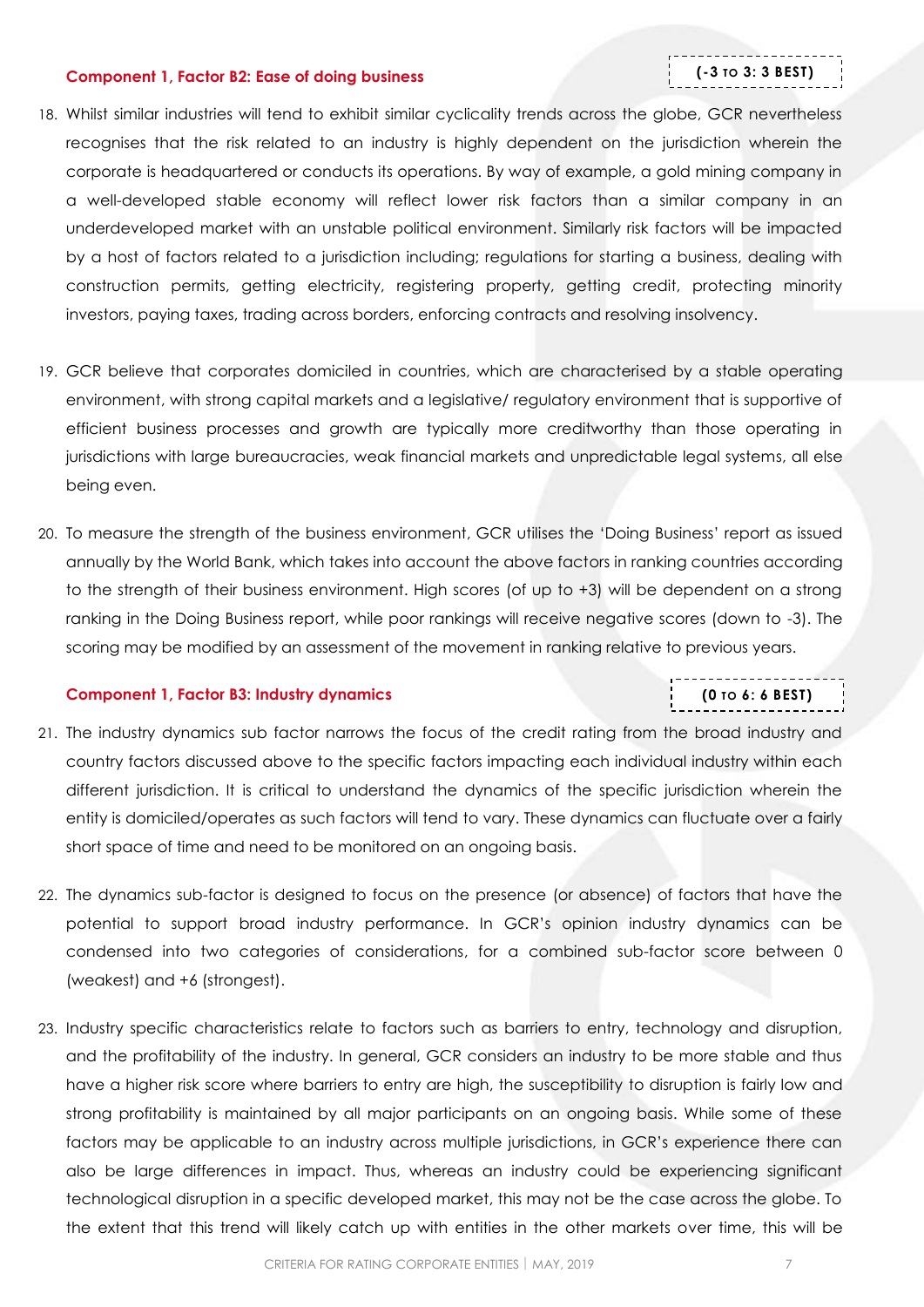reflected in changes to the industry dynamics score. Similarly profit margins and overall profitability can vary greatly between different jurisdictions. Taking cognisance that different industries inherently report different earnings margins, GCR will consider the margin trend as an indicator of shifts in the industry operating environment.

- 24. External factors include regulations, legislation, politics and environmental impact. An industry's ability to adapt to both a changing legislative environment and to shifting social norms is an important factor in the risk assessment. By their nature, these factors are specific to a jurisdiction and can greatly influence the operating environment. Moreover, each factor can have a beneficial or detrimental impact on an industry. Thus, corporate entities may benefit from significant regulations where such regulations create barriers to entry or demand a higher quality product. Conversely, complying with the same regulations can create significant red tape that hampers the entity's operational flexibility. Domestic politics may also have a significant impact on an industry's outlook, whether it be through policy certainty, legislation, social activism or labor groups. Those industries exposed to a volatile or uncertain political environment may struggle to find investment or be exposed to higher exogenous risk. Similarly, environmental and sustainability concerns can also have a substantial impact on the sector risk score of a corporate sector. Industries that have high carbon footprints or are considered to be polluters are increasingly being excluded from capital markets, as well as facing declining demand, both of which negatively impact their creditworthiness
- 25. *Example: to concretise the above country and sector risk assessment, let us consider two hypothetical companies and how their respective scores would be derived. The country and sector risk scores used in the following example are for illustrative purposes only, and may differ from the country risk and sector scores actually accorded by GCR.*
- 26. *Company A is a construction company domiciled in South Africa, where it conducts the bulk of its operations. The starting point is the South African country risk score, which is currently set at (+8) based on the decision of the GCR country risk committee, using the Country Risk criteria. Focusing on the sector, GCR considers the construction industry to be highly cyclical, thus according a rating of (+1), whilst based on the most recent 2018 'Doing Business' report South Africa is ranked (82/top 44%), equating to a risk score of (-1). Current sectoral conditions are estimated through the industry dynamics assessment, which for South African construction can be considered to be exceptionally poor. Accordingly, the dynamics score would likely be low at (+1). The South African construction industry would then have a combined country and sectoral risk score of (9), being the starting point for determining the risk score for each individual construction company.*
- 27. *Company B is a UK domiciled education group, whose operations are split between the UK and Rwanda. Since the operations of the company are evenly split, the country risk score will be a combination of the score for the UK (13) and for Rwanda (4) equating to a country risk score of (8.5). GCR considers the education industry to evidence low cyclicality and therefore a score of (+4) will be accorded. Ease of doing business will again be the average of the UK score (position 9/top 5%, equating to a score of 3) and Rwanda (position 29/top 16%, equating to a score of +1). Finally, GCR will*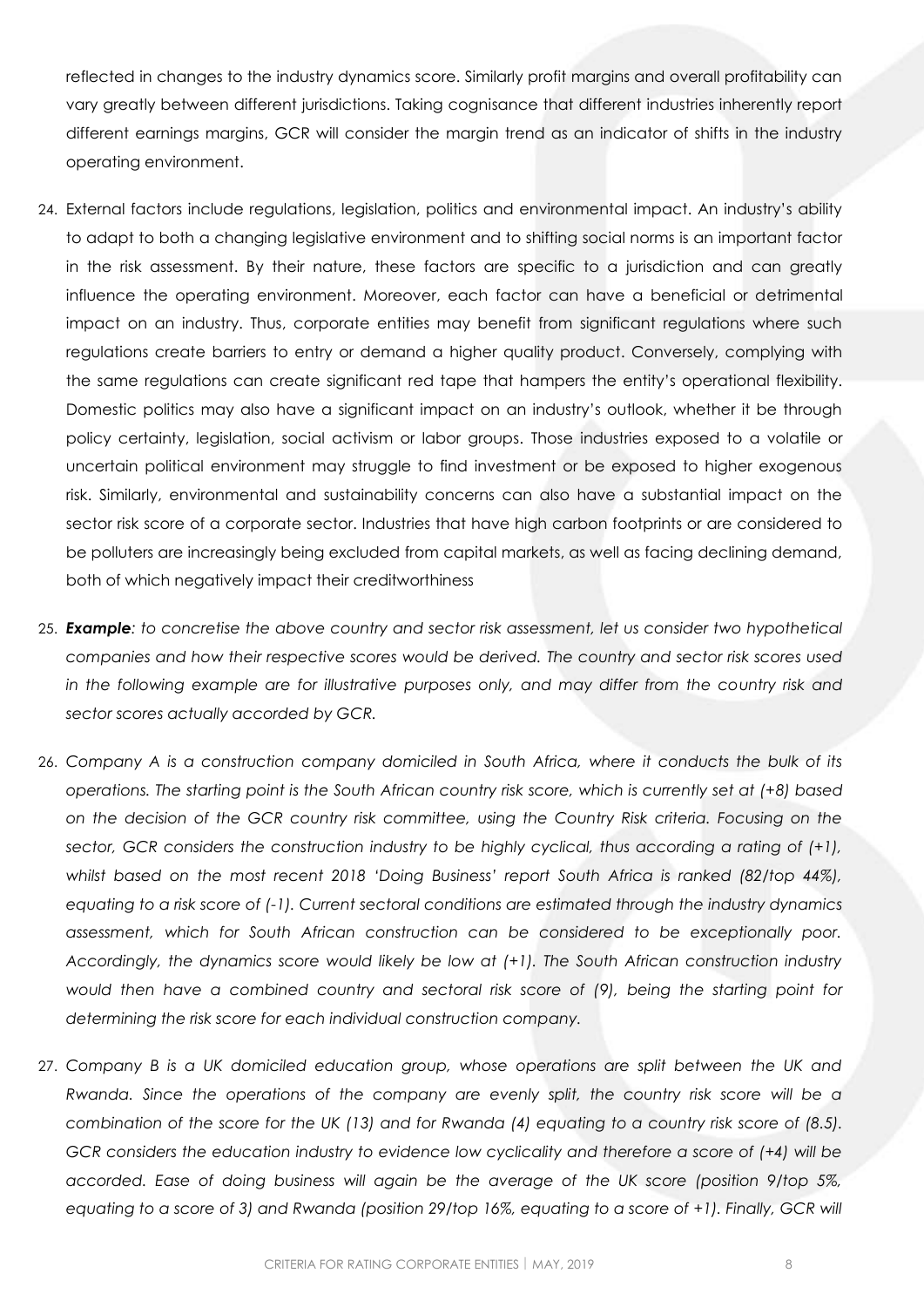consider the dynamics of the private education industries in each country. Lets say, in the UK the *education industry is under pressure due to government regulations and rising input costs, the score could potentially be (+3). In Rwanda, however, the industry could be seen as a necessity against weak*  public education offering, which would boost demand and thus lead to a higher dynamics score of *(+5). Averaging the various component risk scores, Company B would have a sector risk score of (10) and a total operating environment score of 18.5.*

| Table 2: Sector risk example         |           |                            |
|--------------------------------------|-----------|----------------------------|
| Component/Factor score               | Company A | Company B                  |
| Country risk                         | 8         | 8.5                        |
| - Cyclicality                        | $+1$      | $+4$                       |
| - Doing Business                     | $-1$      | +2 (ave. UK: 3; Rwanda: 1) |
| - Dynamics                           | $+1$      | +4 (ave. UK: 3; Rwanda: 5) |
| <b>Total sector risk</b>             | $+1$      | $+10$                      |
| <b>Total - Operating environment</b> | $+9$      | $+18.5$                    |

# <span id="page-8-0"></span>**Component 2: Business Profile**

28. The company profile assessment is based on a series of qualitative factors meant to ascertain the robustness of a corporate entity's business model, diversity, franchise, competitive advantage against the complexity of operations and quality of management/ governance relative to peers operating in the same or similar markets.

# <span id="page-8-1"></span>Component 2, Factor A: Competitive position

29. Competitive position is the first entity specific score based on a scale, from 'very weak' (-8) to 'very strong' (+5) using the four (4) sub factors below as guidance. Each should be benchmarked to peers in a similar industry, both locally and globally. No one of the below factors are meant to be more important than the other and not all factors will be applicable to each industry. Rather the competitive position is an overall assessment reflecting GCR's opinion of those factors (or lack thereof) that would likely contribute to the corporate entity's business stability through economic cycles or through periods of changing industry dynamics and competition.

# <span id="page-8-2"></span>Component 2, Factor A1: Competitive advantage

30. To be considered as having a competitive advantage, corporate entities must demonstrate an ability to outperform its peers, in both local and global markets, on a sustained basis. Factors that could contribute to competitive advantages include the size of the entity, greater diversity of product or services capabilities, pricing power of the entity, demonstrated track record of superior service delivery or product development, expansive and efficient logistics chains, and significant intellectual property (whether in terms of products/ services or processes).

### **Business Profile**

### **Competitive Position (-8 to +5)**

- Competitive position
- Franchise strength & Brand value
- Business line, product and geographic diversification
- Other tangible competitive (dis)advantages

**Management & Governance (-5 to 0)**

**(-8 TO 5: 5 BEST)**

**(-13 TO 5: 5 BEST)**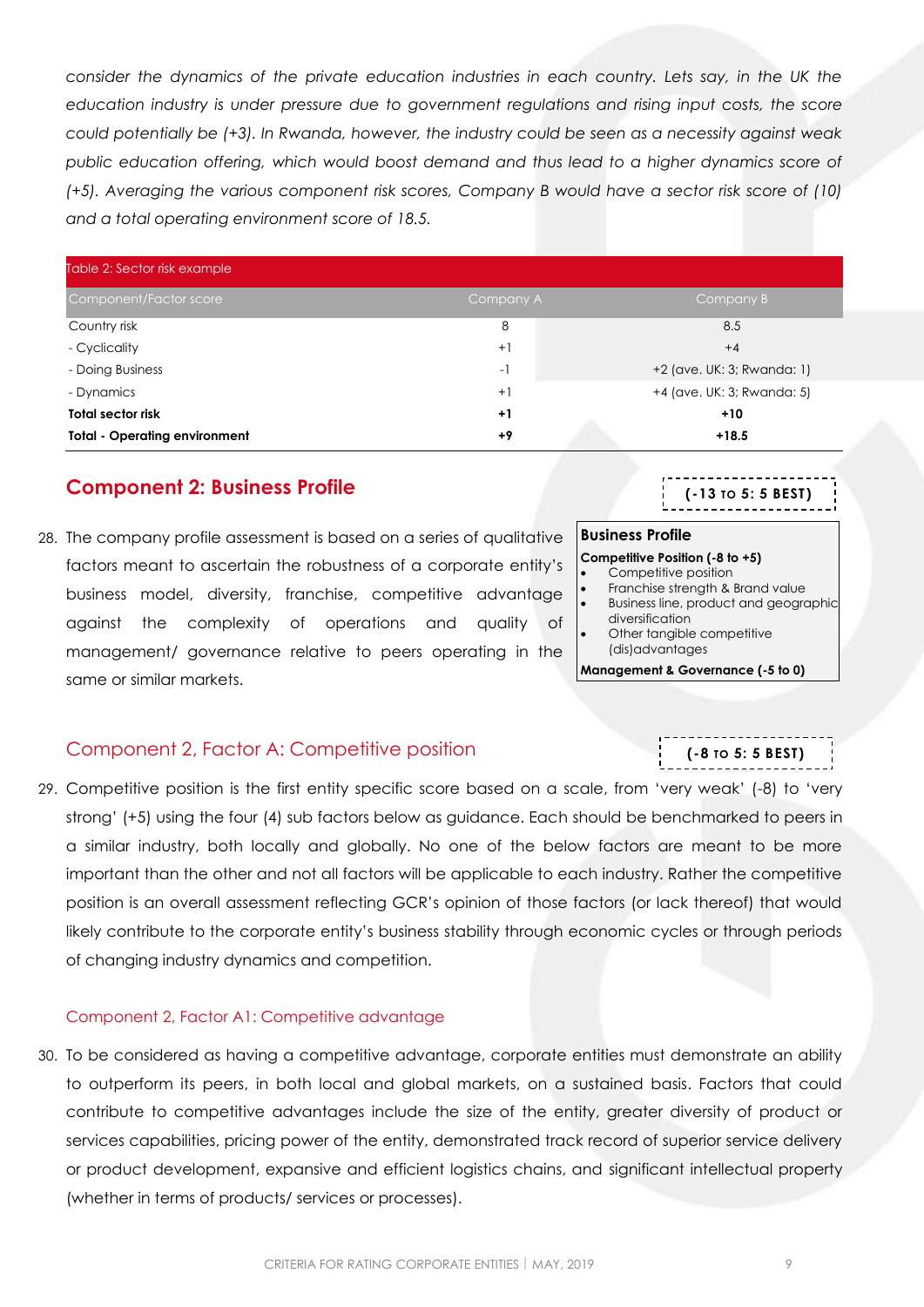31. For entities to be accorded very strong competitive position scores, they must be able to demonstrate competitive advantages on a global basis over several business lines. An entity that has a leading position and other advantages in a particular market can achieve a 'high' competitive position score. On the other hand, negative competitive positioning scores (down to -8) will be assigned to entities that are very small, are largely price takers in an industry, are highly reliant on other corporates (or even competitors) for key inputs and are consistently facing considerable competition and low barriers to entry.

#### <span id="page-9-0"></span>Component 2, Factor A2: Franchise and brand value

32. Corporate entities typically invest substantially in developing strong brand recognition and customer loyalty. Leading brands are generally associated with superior pricing power and more stable earnings through the cycle due to customer loyalty. Brand value is not applicable to all industries (such as mining, or utilities), but it is critical in almost all client facing industries (FMCG, retail, hospitality, consumer products). Corporate entities that are assigned very high competitive position scores will need to have globally dominant brands or franchises that unambiguously translate into robust business volumes and superior pricing power. A 'high' score may also be accorded to entities that demonstrate similar characteristics but in a limited geographic region.

#### <span id="page-9-1"></span>Component 2 Factor A3: Business line, customer and geographic diversification

33. In general, GCR views diversification to be a ratings strength as operating conditions in different countries and industries will not be exactly correlated, while diversification will inherently reduce customer/ supplier and other concentration risks. In certain cases, however, expansion into business areas or geographies may be considered to be of high risk and thus negate the diversification benefit. Diversification will typically be measured by the division of revenue and profitability, but other measures such as asset split may be employed where this is deemed most appropriate. To achieve a 'strong' to very strong' score, regardless of other competitive advantages, the entity should have sufficient geographic and product diversification that no one sovereign jurisdiction or business line contributes more than 33% of EBITDA. Similarly a wider customer is considered a ratings strength, while negative scoring may be applied to entity's with high concentrations.

#### <span id="page-9-2"></span>Component 2 Factor A4: Other tangible competitive (dis)advantages

34. GCR recognises that there are numerous factors that can add to a corporate entity's relative strength and market position. Some of the more common factors include technological or product advantages, vertical/ horizontal integration, regulatory preferences or reputational biases. Key competitive factors for each entity need to be identified and their impact on the relative competitive position assessed and explained in the rating report. In many cases, a factor that is considered a positive for one entity could become a constraint for a different entity. Advantages may also be exogenous, such as for utilities, which may enjoy the benefit of supportive legislation and government favor. Conversely, companies that have a particularly negative environmental impact, may have their risk score adjusted downwards.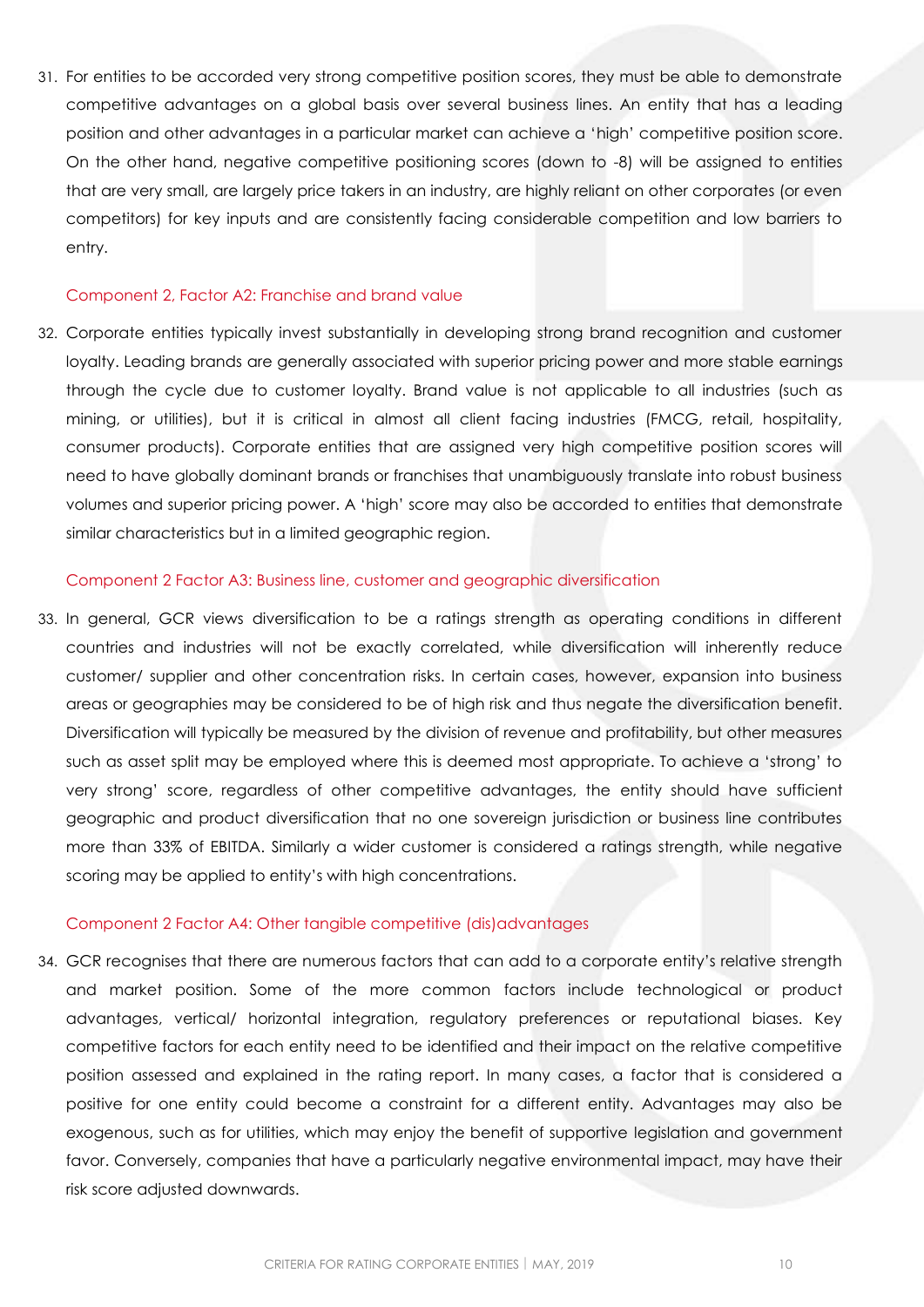35. A company with a key policy role, that is a monopoly or near monopoly, could get a 'strong' business profile risk score even if other strengths are not present.

| Table 3: Business profile |              |                                                                                                                                                                                                                                                                                                                                                                                                                                                                             |
|---------------------------|--------------|-----------------------------------------------------------------------------------------------------------------------------------------------------------------------------------------------------------------------------------------------------------------------------------------------------------------------------------------------------------------------------------------------------------------------------------------------------------------------------|
| Score description         | Score        | <b>Competitive Position (typical descriptors)</b>                                                                                                                                                                                                                                                                                                                                                                                                                           |
| Highest                   | $4$ to $5$   | Global industry leader, recognised superior brand and franchise value across the globe<br>that allows for substantial pricing power, best in class technologies and intellectual<br>property, exceptionally high and stable profit and cash generation, control over its<br>supply chains in numerous countries, as well as distribution channels. Material business<br>line diversification with no single product or market accounting for more than 33% of<br>EBITDA.    |
| High                      | $2$ to $3$   | Industry leader in its key markets but with some global diversification. Recognised superior<br>brand and franchise value in key markets, globally competitive products, best in class<br>technologies and intellectual property. Strong sustained profit and cash generation,<br>control over its supply chains in key countries as well as distribution channels, material<br>business line diversification in key jurisdiction supported by some global diversification. |
| Intermediate              | $-1$ to $1$  | Mid-sized to strong position in its key markets/ products, some diversification of business<br>line, confirmed proprietary technology, recognised strengths in terms of supply and<br>distribution channels. Fairly stable revenue and cash flows across the cycle.                                                                                                                                                                                                         |
| Low                       | $-2$ to $-4$ | Mid-sized to small industry player with little proprietary technology, often using price as its<br>key advantage. Limited diversification by jurisdiction or product, limited control over<br>supply chains and distribution. May have a history of revenue instability.                                                                                                                                                                                                    |
| Lowest                    | $-5$ to $-8$ | Small to very small industry player facing significant competition, no real diversification<br>benefits, and /or weak earnings. The lowest scores will typically be associated with long<br>term weak earnings and /or failed or close to failing.                                                                                                                                                                                                                          |

*The above boxes highlight typical characteristics of a highest, high, intermediate, low and lowest assessments. It is likely that an entity has one or more characteristic across different boxes. GCR allow analytical decision making to decide what are the most pertinent factors for each rated entity. However, to achieve a stronger score the entity is likely to a number of cumulative strengths. Conversely, any one risk can bring the score down to a weak level.* 

- 36. *Example: Returning to our theoretical companies from above, assume Company A was the clear market leader in in the South African construction industry, with world class capabilities in three construction sector niches, and a long track record of profitability in line with or above the industry average. Moreover, no problems in corporate governance are identified. In such a case, Company A could potentially get a competitive position score of +2. (+3 may be a bit high as Company A does not have any global diversification, while the above average earnings suggest that +1 may be a bit low).*
- 37. *Now assume that Company B is a very small education provider, with only four schools, but a very strong reputation for educational excellence. Given its low scale and high ongoing investment requirements, earnings may also be weak. The company also has a convoluted holding company structure and incomplete policy documentation. Market share in the UK would be negligible and earnings somewhat unstable, suggesting a very low score (-4), although its strong reputation could perhaps uplift the score to (-3). In Rwanda the company may still be small, but a more significant player due to the underdeveloped nature of the industry. Under such circumstances the company profile score could be (-1), as reputation would likely be a more important competitive advantage. The*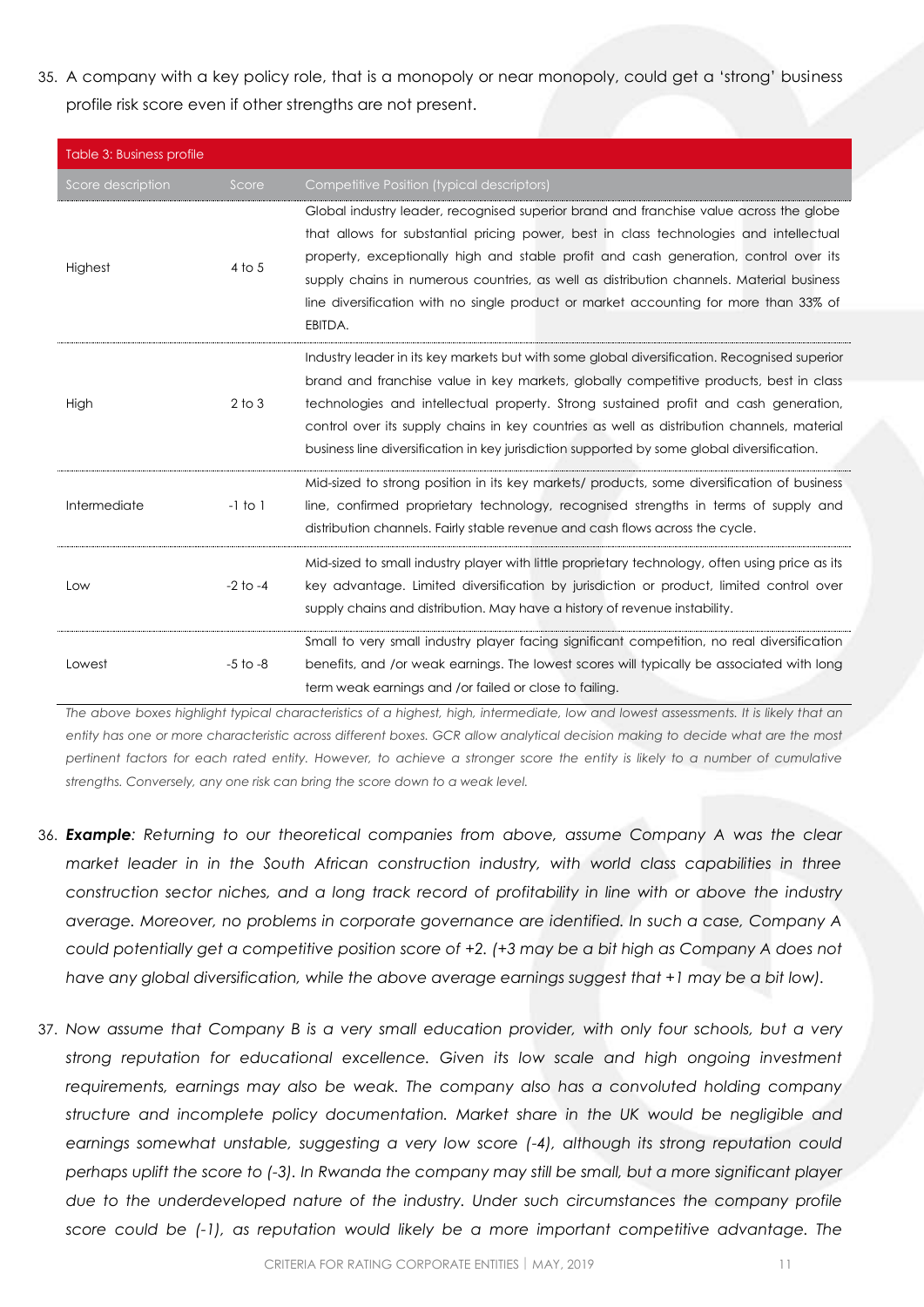weighted score would then be (-2). A further negative adjustment would be made for corporate *governance of (-1).*

| Table 4: Business profile example |           |                                 |
|-----------------------------------|-----------|---------------------------------|
| Component/Factor score            | Company A | Company B                       |
| Competitive position              |           | $-2$ (UK: $-3$ ; Rwanda: $-1$ ) |
| Management & governance           |           | $\overline{\phantom{0}}$        |
| Total company profile             |           | -3                              |

### <span id="page-11-0"></span>Component 2, Factor B: Management & Governance

**(-5 TO 0: 0 BEST)**

**(-26 TO 8: 8 BEST)**

-----------

Income/ earnings stability

Capital structure assessment

 Uses versus sources analysis Structural adjustments

**(-5 TO 2: 2 BEST)**

**Financial Profile Earnings profile (-8 to +3)**

**Structure (-8 to +3)** Ratio analysis

**Liquidity (-10 to +2)**

 Margin analysis Operating efficiency **Cash Flow, Leverage and Capital** 

38. Scored between 0 to -5. Please see the universal [management & governancec](http://gcrratings.com/criteria)riteria.

# <span id="page-11-1"></span>**Component 3: Financial Profile**

39. For corporate entities, GCR considers the greater risk to relate to the creation and maintenance of stable cash flows to support debt serviceability and liquidity. This is due to the fact that, while most industries are subject to some regulation, corporate entities do not have to comply with regulatory driven capital and liquidity measures. As a corollary, in most cases they would also not receive the same type of financial support if the businesses were to fall into distress. Thus, the persistence of a corporate entity is solely a factor of internal performance and distinct access to funding.

| 40. GCR assesses three components, using a mixture of quantitative benchmarks that lead to qualitative  |
|---------------------------------------------------------------------------------------------------------|
| assessments. These comprise, 1) earnings profile, 2) cash flow, leverage and capital structure and 3)   |
| liquidity. Each component is assigned a risk score from very weak (-5) to very strong (+2 or +3). Where |
| the component is comprised of several metrics, the various metrics will be combined to derive the most  |
| appropriate factor score.                                                                               |

# <span id="page-11-2"></span>Component 3 Factor A: Earnings profile

- 41. In assessing financial performance for a corporate entity, GCR will consider the historic trend of revenue consistency, concentrating on the absolute returns and the stability of sources of revenue. The quality of earnings is assessed by considering the stability of inflows, at both the consolidated and subsidiary/division level, over the review period. Lines of revenue that are underpinned by long term recurring annuity type income are considered to be more stable versus those exposed to short term sales like income. GCR will also consider the presence of any revenue concentrations, whether towards a specific tenant, product line or a specific project. GCR may make a negative adjustment to the risk score when it considers there to be high revenue concentration, even if the business is currently performing.
- 42. Typically, GCR will use the ratio of EBITDA (core operating earnings before interest tax, depreciation and amortisation) to revenue as the primary measure of earnings resilience, but in certain cases utilising the ratio of operating profit (core operating earnings post depreciation and amortisation) to revenue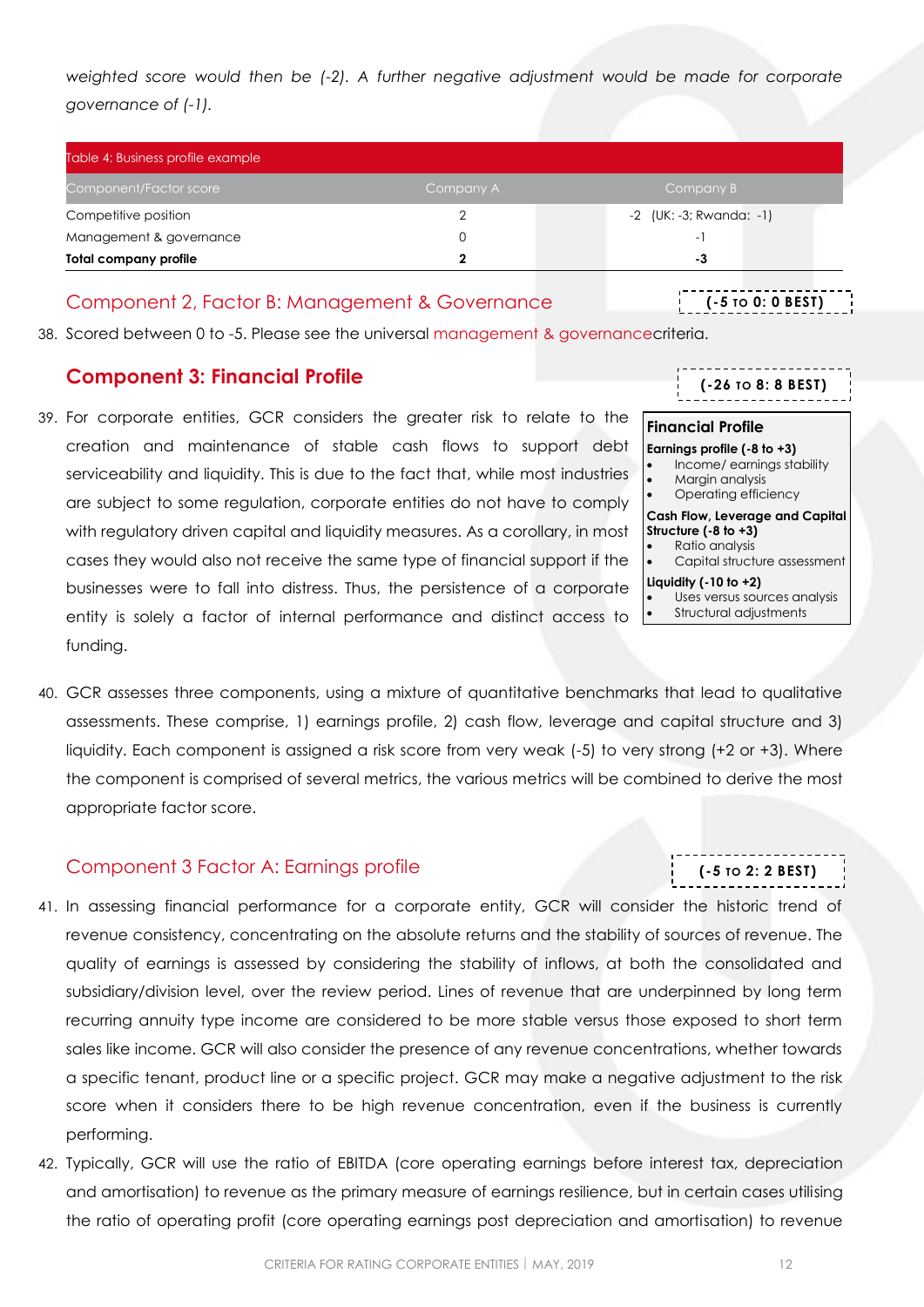may be more descriptive. Adjustments may be made to profitability for residual value risk/gains or other expected gains and/losses. Given the substantial variance in earnings margins between different industries falling under the corporate sector, it is necessary to consider the absolute earnings ratio relative to industry peers and to internal historical trends. For a corporate to be accorded a positive assessment, the entity should exhibit an EBITDA margin consistently above the sector norm, and at the same time report a stable or widening trend relative to historical levels.

- 43. Within this factor GCR will also analyse operating efficiency. The cost structure should be flexible enough to support efficiency and profitability, even when revenues drop. Accordingly, entities with high fixed costs or large labor forces are considered to be riskier, as they will be unable to reduce expenditure timeously during economic downturns. Other factors that may (generally) negatively affect the earnings quality assessment include:
	- i. large exposure to fluctuations in exchange rates;
	- ii. persistence of exceptional items and restatements;
	- iii. presence of non-cash items such as fair value movements and impairments.

| Table 5: Earnings performance |              |                                                                                                                                                                                                                                                                                                                                                                                                                                     |  |  |
|-------------------------------|--------------|-------------------------------------------------------------------------------------------------------------------------------------------------------------------------------------------------------------------------------------------------------------------------------------------------------------------------------------------------------------------------------------------------------------------------------------|--|--|
| Score description             | Score        | Earnings generation (typical descriptors)                                                                                                                                                                                                                                                                                                                                                                                           |  |  |
| Highest                       | $2$ to $3$   | High EBITDA margins and /or consistent earnings growth, comparing better than peers<br>operating in the same or similar markets. Earnings are of a high quality, underpinned by<br>annuity like income. Proven earnings stability through the cycle. Flexible cost structure<br>with strong ability to manage costs through the cycle. No material risk related to<br>currency, residual value and other non-cash items.            |  |  |
| Intermediate                  | $-1$ to $1$  | EBITDA margins and/ or earnings growth broadly in line peers operating in the same or<br>similar markets. Proven ability to remain profitable through the cycle, albeit with some<br>margin variability. Earnings quality broadly in line with the market. Good flexibility in cost<br>structure with some ability to manage costs through the cycle. Limited risk related to<br>currency, residual value and other non-cash items. |  |  |
| Low                           | $-2$ to $-4$ | EBITDA margin below peers operating in the same or similar markets. Inconsistent<br>earnings trajectory with periodic declines. Unproven or volatile earnings through the<br>cycle. Some concerns regarding earnings quality. Little flexibility in the cost structure,<br>with variable margins through the cycle. High earnings fluctuations due to currency,<br>residual value and other non-cash items                          |  |  |
| Lowest                        | $-5$ to $-8$ | Strong concerns regarding the ability to operate profitably.<br>The short house brought and have a short change of a brought of the constant of the second complete the second computer of the second computer of the second computer of the second computer of the second computer of the sec<br>$\sim$ 1. The field of $\sim$ 1. The field of $\sim$                                                                              |  |  |

*The above boxes highlight typical characteristics of a highest, high, intermediate, low and lowest assessments. It is likely that an entity has one or more characteristic across different boxes. GCR allow analytical decision making to decide what are the most pertinent factors for each rated entity. However, to achieve a stronger score the entity is likely to a number of cumulative strengths. Conversely, any one risk can bring the score down to a weak level.* 

44. *Example: Although Company A has been profitable in all years under review, earnings have come under pressure due to the weakness in the environment. Similarly, margins have narrowed due to an increased staff cost base. Based on these sub-factors, the risk score related to earnings would likely be neutral (0).*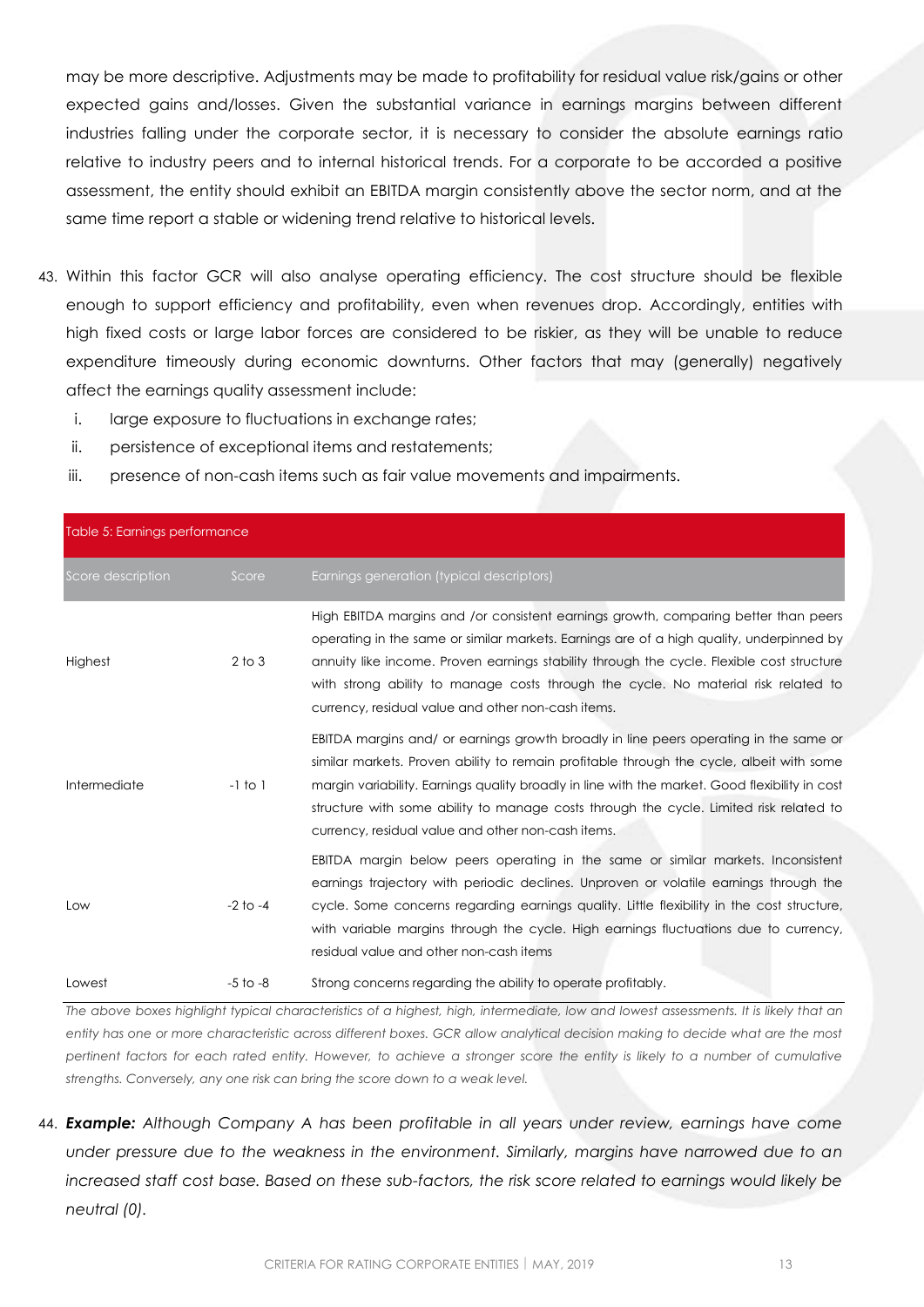45. *Company B is still building scale and therefore earnings are minimal, albeit with the expectation that EBITDA and margins will expand significantly over the medium term. These projections could offset the current position to arrive at the lower end of the 'moderate' band at (-1).*

#### <span id="page-13-0"></span>Component 3, Factor B1: Cash Flow, Leverage and Capital Structure **(-8 TO: 5 BEST)**

- 46. GCR's assessment of cash flow, leverage and capital structure utilises a mix of quantitative debt service and cash flow metrics, combined with a more subjective assessment of the appropriateness of the capital structure. No single leverage metric (or band) can be said to be appropriate for all corporate entities. Corporate entities tend to exhibit substantial differences in gearing levels depending on the industries in which they operate. Corporates operating in less cyclical and more mature industries can absorb higher gearing levels without much increase in the risk profile. Conversely, corporates in more cyclical industries are subject to volatile earnings and cash flows and thus should exhibit lower gearing for the same level of risk tolerance. To account for these differences, GCR has assigned different gearing/ leverage brackets based on the cyclicality of the industry in which a corporate operates (as determined in the operating environment assessment).
- 47. GCR may consider all instruments that can broadly be defined as having debt like features in calculating the debt balance. These may include instruments such as convertible debt, subordinated debt, redeemable and perpetual preference shares, off balance sheet funding structures, as well as contingent or unfunded liabilities (where there is a good chance some of these may materialise) and operating lease obligations (equipment or property rentals). Where the debt has features that may mitigate the risk of default an adjustment to the leverage score may be made (see capital adjustment, paragraph [viii,](#page-15-0) page [16\)](#page-15-0).
- 48. GCR's quantitative assessment of gearing focusses mainly on debt and debt service coverage metrics. Traditional equity based gearing ratios are considered to be less relevant due to the subjectivity involved in determining the equity valuation, albeit that the debt to equity metric may be useful for certain entities. Historical debt coverage and service trends are extrapolated, along with expected cash flows, to determine two-year forecasted ratios (where possible). In general, GCR will utilise net debt (gross debt minus cash and unpledged liquid assets) to calculate gearing metrics, but in cases where the cash is earmarked for investment or there are concerns as to the accessibility of cash, gross gearing metrics may be more appropriate.
- 49. There are three main metrics that are utilised when assessing debt, with the typical scoring bands (from a minimum of -5 to a maximum score of +3) detailed in [Table 6.](#page-14-1) Entities are, however, able to receive uplift of up to 2 risk scores (raising the maximum possible score to +5) if they can demonstrate the ability to raise diverse sources of funding on international markets, from a wide range of counterparties, on an ongoing basis. Such sources of funding include any number of direct bank loans, syndicated facilities, debt capital market instruments, guarantees and derivative instruments. Demonstrated ability to raise equity funding from diverse investor groupings, across international markets in a timely and ongoing fashion would also support an uplift to the rating score.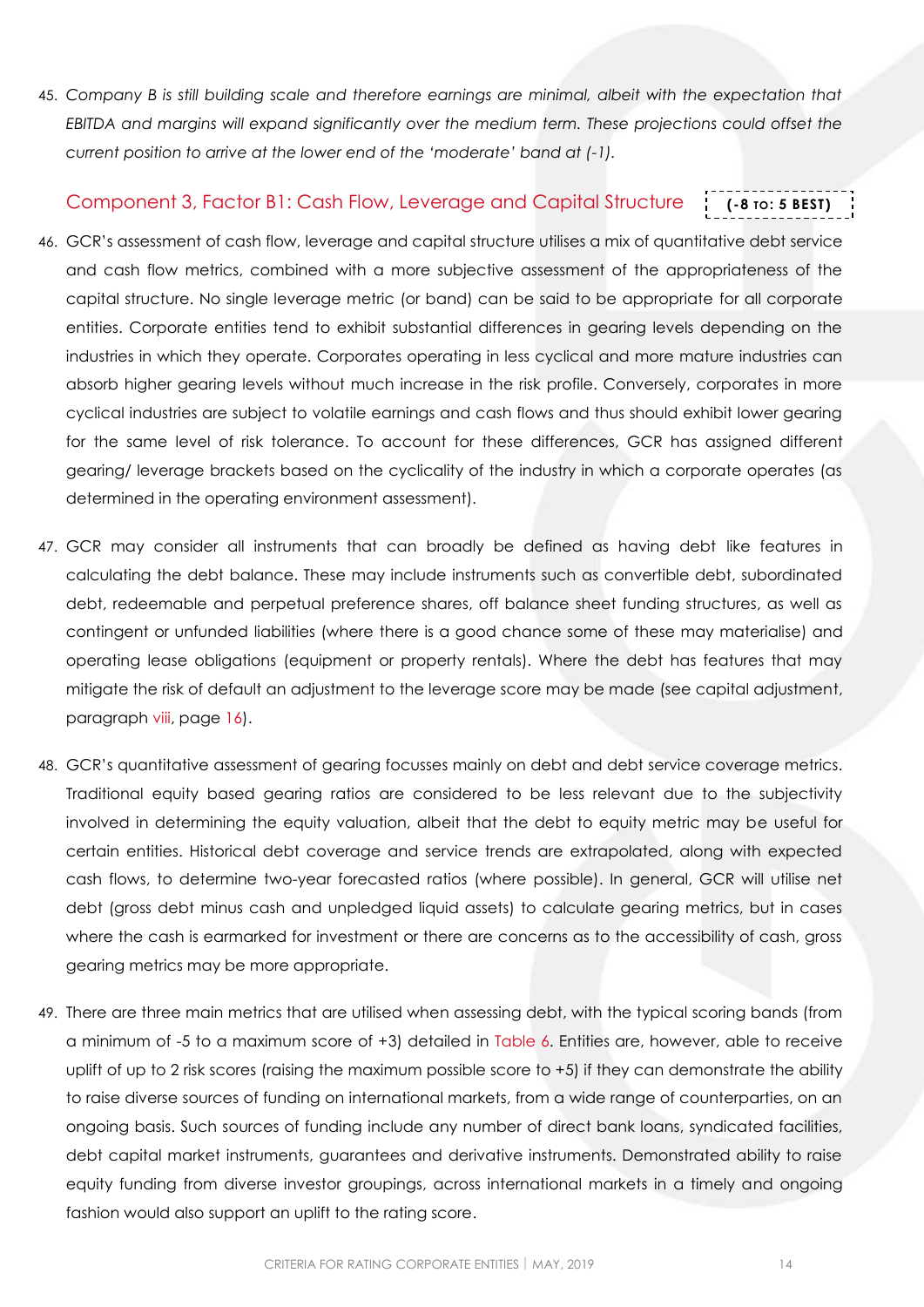- 50. *Net debt to EBITDA* is a measure of the extent to which ongoing operations could meet principal obligations. The key benefit of this metric is that it incorporates all core profits that are legally obligated to the company, providing a clearer picture of operating performance. GCR may make some adjustments to the reported EBITDA for items that are deemed to be non-core or non-recurring as well as differences in accounting treatment.
- 51. *Operating cash flow ("OCF") coverage of gross debt* measures the entity's ability is repay its debt using the cash flow from core operations. The advantage of this measure is that it measures the real cash available for debt servicing, but it could be temporarily skewed by working capital movements. For entities that might be exposed to significant capital expenditure (for example purchasing equipment for leasing) we would more likely use discretionary cash flow coverage of total debt as it would take into account ongoing asset replacement costs. GCR may also look at additional adjustments to discretionary cash flows if there appears to be a steady stream of cash leaving the business through dividends or investments.
- 52. *EBITDA to net interest coverage* examines the ability of the corporate entity to honor its main recurring debt service obligations being interest payments. Typically, GCR will offset interest income against the interest charge, but non-cash interest income and other interest risk mitigants such as hedging instruments and capitalised interest on development funding may be excluded from the calculation. An alternative calculation is free cash flow coverage of interest, which is calculated by dividing cash flow from operations (calculated before the net interest payment) by net interest, and may be considered where appropriate.

<span id="page-14-1"></span>

| Table 6: Leverage, Cash Flow Coverage |                                                                                                                                                                                                                                    |                                                                                                                                                                                                                                                                                                                                                                |                           |                       |                  |                           |                           |                         |                   |                           |                                  |                |
|---------------------------------------|------------------------------------------------------------------------------------------------------------------------------------------------------------------------------------------------------------------------------------|----------------------------------------------------------------------------------------------------------------------------------------------------------------------------------------------------------------------------------------------------------------------------------------------------------------------------------------------------------------|---------------------------|-----------------------|------------------|---------------------------|---------------------------|-------------------------|-------------------|---------------------------|----------------------------------|----------------|
| Cyclicality                           | Net Debt / EBITDA $(x)$                                                                                                                                                                                                            |                                                                                                                                                                                                                                                                                                                                                                |                           | OCF to Gross Debt (%) |                  |                           |                           | EBITDA / Interest $(x)$ |                   |                           |                                  |                |
| bucket                                | <b>High</b>                                                                                                                                                                                                                        | Average/<br>Above<br>ave.                                                                                                                                                                                                                                                                                                                                      | Average/<br>Below<br>ave. | Low                   | High             | Average/<br>Above<br>ave. | Average/<br>Below<br>ave. | Low                     | High              | Average/<br>Above<br>ave. | Average/<br><b>Below</b><br>ave. | Low            |
| $4$ to $5$                            |                                                                                                                                                                                                                                    | Corporate entities that demonstrate ongoing access to diverse international equity and debt capital markets may receive an uplift<br>to the score implied by the credit protection ratio of up to two notches. Accordingly, entities that achieve the highest leverage<br>and cash flow coverage scores may receive further uplift to a credit risk of 4 or 5. |                           |                       |                  |                           |                           |                         |                   |                           |                                  |                |
| $2$ to $3$                            | $<$ 1.5 $\times$                                                                                                                                                                                                                   | $<$ 1.75 $\times$                                                                                                                                                                                                                                                                                                                                              | $<$ 2 $\times$            | 2.5x                  | $>60\%$          | $>55\%$                   | $>50\%$                   | $>40\%$                 | >15x              | >14.5x                    | >14x                             | >13x           |
| $-1$ to $1$                           | 1.5x to<br>3x                                                                                                                                                                                                                      | 1.75x<br>to $3.3x$                                                                                                                                                                                                                                                                                                                                             | $2x$ to<br>3.5x           | $2.5x$ to<br>4x       | $30\% -$<br>60%  | $28% -$<br>55%            | $25% -$<br>50%            | 20-40%                  | $5x-15x$          | $4.7.x -$<br>14.5x        | $4.5x -$<br>14x                  | $4x -$<br>13x  |
| $-2$ to $-3$                          | $3x$ to<br>5x                                                                                                                                                                                                                      | $3.3x$ to<br>5.3x                                                                                                                                                                                                                                                                                                                                              | $3.5x$ to<br>5.5x         | $4x$ to<br>6x         | $17.5% -$<br>30% | $15% -$<br>28%            | $12.5% -$<br>25%          | $10% -$<br>20%          | $2.25x -$<br>5x   | $2x-$<br>4.7x             | $1.75x -$<br>4.5x                | $1.5x -$<br>4x |
| $-4$ to $-5$                          | >5x                                                                                                                                                                                                                                | >5.3x                                                                                                                                                                                                                                                                                                                                                          | >5.5x                     | >6x                   | <17.5%           | <15%                      | <12.5%                    | < 10%                   | $<$ 2.25 $\times$ | <2x                       | < 1.75x                          | < 1.5x         |
| $-5$ to $-8$                          | The lowest risk scores are applicable in instances where an entity has high gearing, but does not have clear refinancing<br>arrangements in place, or where GCR is of the opinion that lines of credit will not be made available. |                                                                                                                                                                                                                                                                                                                                                                |                           |                       |                  |                           |                           |                         |                   |                           |                                  |                |

# <span id="page-14-0"></span>Component 3, Factor B2: Capital structure assessment

53. Capital structure considerations may be used to adjust the quantitate leverage score by one or more notches. Typically, these will be negative adjustments although there are instances where additional credit could be given. More often, particularly strong characteristics will enhance a corporate entity's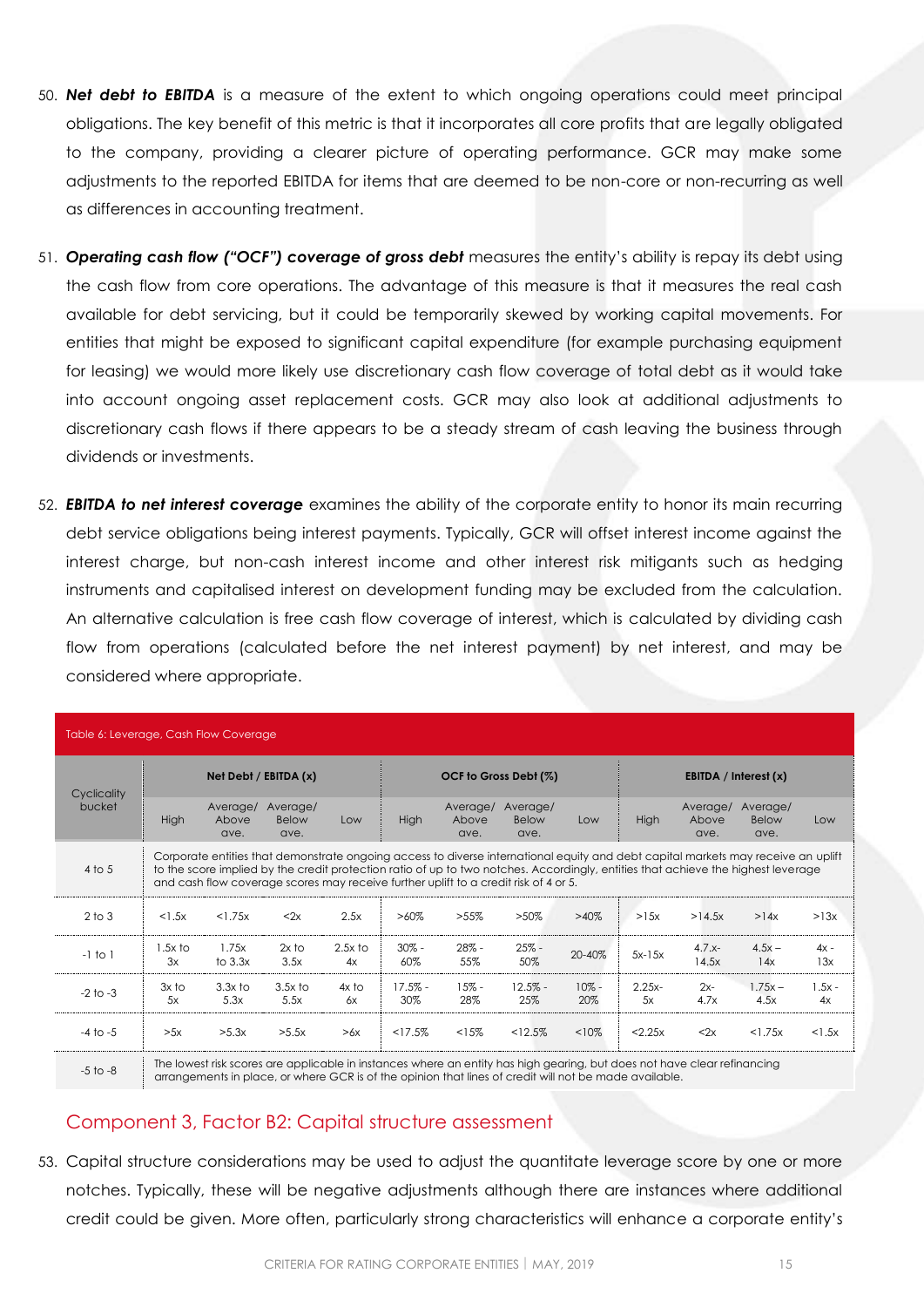access to capital and thus be positively considered as part of the liquidity assessment. Situations where adjustments could be made include:

- i. (**Negative**) If there is negative tangible equity (reported equity less intangible assets) or the nominal size of equity is small, or a corporate entity could be more vulnerable to event losses even if the ratios appear adequate. Typically, GCR caps the capital score at the maximum within the average category. However, this is a qualitative judgement call and needs to consider the size and diversity of business as well as the quality of treasury and overall balance sheet management.
- ii. (**Negative**) Currency risk arises when entities borrow in a currency other than its revenue of operations. This position can materially change the leverage position of the entity (in the event of currency movements) if the company has not put a financial or natural hedge in place or cannot pass the costs through to its customers reliably. If foreign currency debt is greater than 30% of total debt, and is not covered by foreign income or currency hedges, GCR may make a negative adjustment to the score. The level of adjustment will depend on the amount of leverage and the foreign currency exposure/ volatility.
- iii. (**Negative**) If the debt is concentrated, GCR may make a negative adjustment(s). Broadly we would view funding to be concentrated when it comes from one source, i.e. if it is almost entirely funded by the banking sector, or if one counterparty contributes more than 33% of funds.
- iv. (**Negative**) Strong emphasis is placed on the maturity profile of the capital structure. GCR could make an adjustment if there are material refinancing risks at any stage or if the weightedaverage-maturity of funds is under two years.
- v. (**Negative**) If debt is growing very quickly, possibly due to the rapid capital expenditure needs, we can also bring down the initial leverage score depending on the nature of the growth.
- vi. (**Negative**) Adverse shareholder rights/ actions. If the quality of capital is potentially threatened by options held by the shareholder to force repayment, or if there are any other debt-like characteristics. If GCR expects significant dividend payouts, or share buybacks, either from over leveraged and/ or aggressive shareholders, we may make a negative adjustment to the initial score.
- vii. (**Negative/Positive**) Weak or strong operating subsidiaries/ investments. If the group has a subsidiary (consolidated or unconsolidated) that is underperforming or is over leveraged, is dependent on funding/ liquidity from the group, or is close to covenant breach, we could deduct the shortfall from group capital even if there are no explicit guarantees from the parent. Conversely, if the entity has exit-able and strong investments or subsidiaries which would not harm the core operations of the entity, we can make a positive adjustment to the leverage score. We may also bring down the score if a large percentage of cash flow or liquidity is pledged or trapped within a group member and not available for debt service across the group.
- <span id="page-15-0"></span>viii. (**Positive**) The presence of loss bearing instruments, which take losses long before senior unsecured instruments, could improve the score. Typically, such instruments use trigger points that cause mandatory and permanent write downs/ conversions or they are fully at management's discretion and GCR views the incentive to use them as strong. Additionally, from time to time,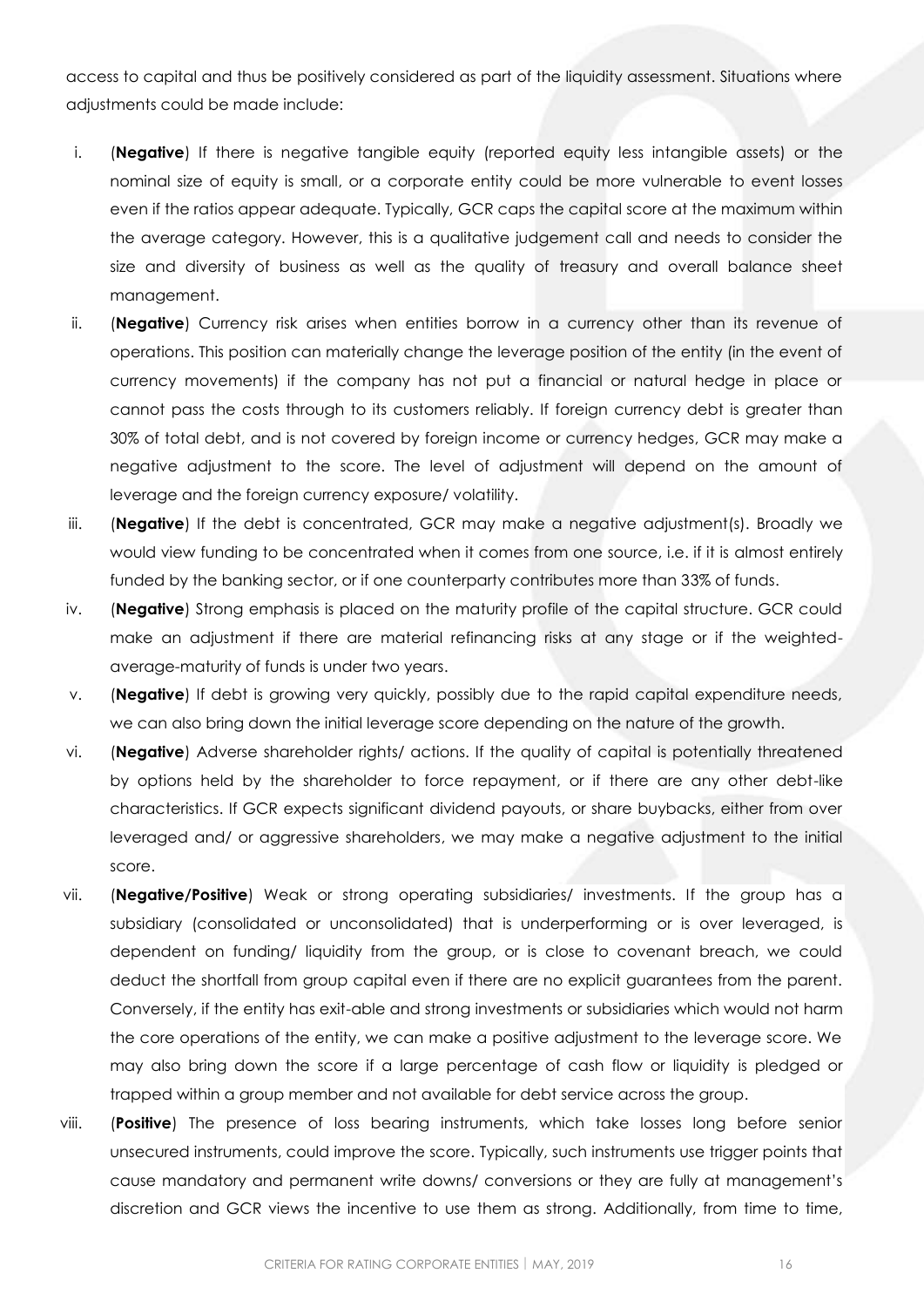GCR may include permanent group, concessionary or government funding, which could be converted to capital should there be stress, although management control and incentive to use would be necessary to provide credit. GCR will reflect and cap the benefit of such instruments to 25% (one notch adjustment) and 50% (two notch adjustment) of total debt, presuming the entity does not reach the top level (5) already and cash flow is generally supportive.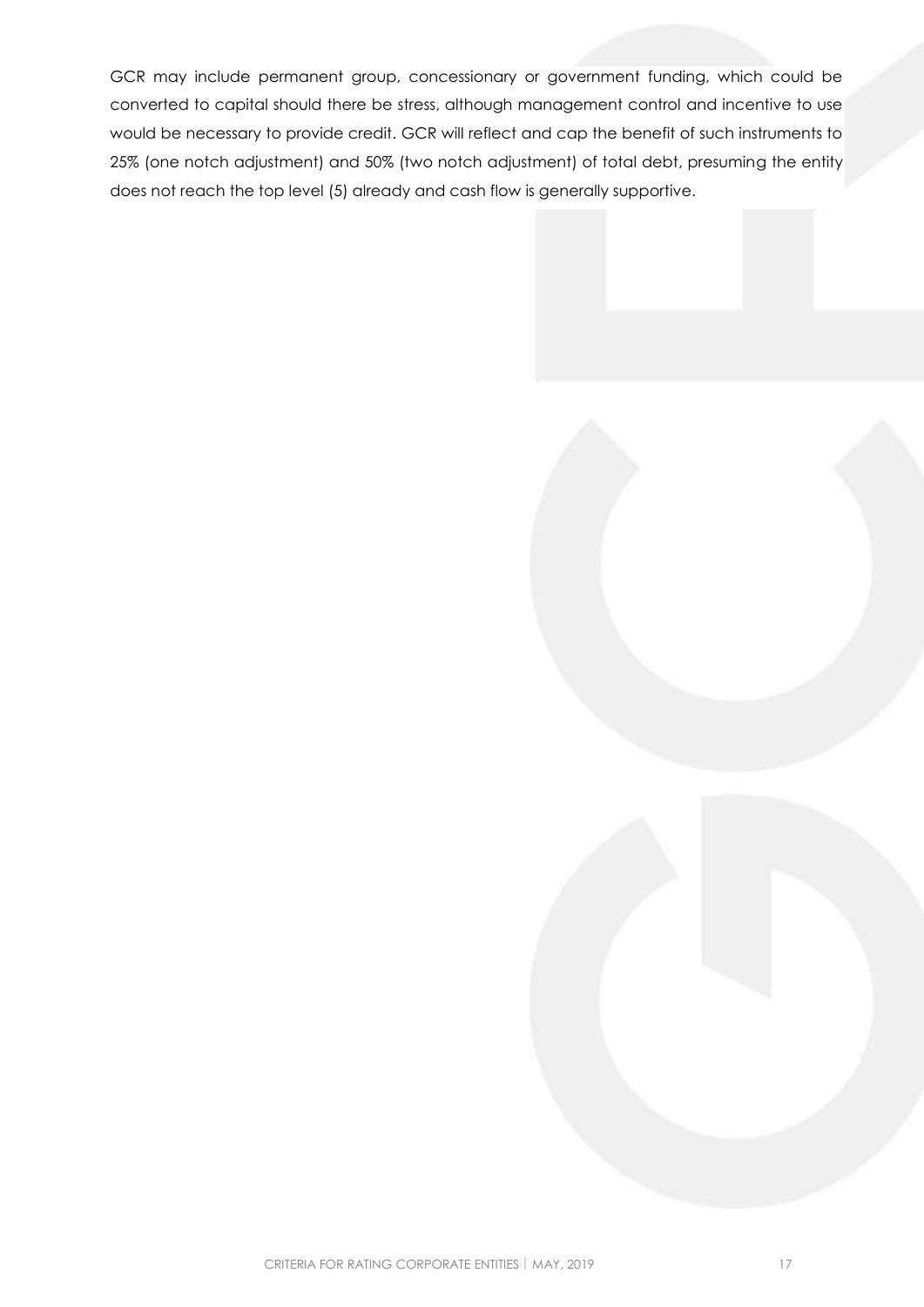# <span id="page-17-0"></span>Component 3, Factor B3: Liquidity

# **(-10 TO 2: 2 BEST)**

- 54. GCR applies a zero-tolerance approach to a lack of liquidity. This is because a company with the healthiest balance sheet and strongest competitive position can still fail if it doesn't have appropriate levels of, and control over, its liquidity. As a result, our assessment of weak liquidity can bring the ratings down to the lowest levels should there be concerns.
- 55. Our analytical approach is based on a simple view of the entities ability to meet its liquidity requirements over a rolling one to two-year period. GCR will include the following in sources where applicable:
	- i. GCR calculates non-pledged, non-restricted cash that hasn't been earmarked for future capex. Transfer and convertibility risk will also be considered with regard to foreign currency cash holdings.
	- ii. GCR includes all of anticipated funds from core operations (which may be haircut if GCR believes it could reduce from the historic observations or if there is high residual value risk or low reserve coverage) and positive working capital changes, if reliable.
	- iii. GCR will include the undrawn and available portion of committed facilities, both short term and those maturing after 12 months. GCR may also include a percentage of non-committed facilities if the provider of lines has a stronger risk score than the borrower and there is no joint default risk between the two parties. In regards to both committed and uncommitted lines, GCR will limited the amount of credit available, up to any covenant breach (but not beyond). Lastly, GCR may include liquidity from contracted asset or investment sales or from external support should the sources be reliable.
	- iv. GCR may also include liquidity from contracted asset or investment sales or from external support should the sources be reliable. Listed equity may also be included for liquidity purposes, with an appropriate haircut applied. The extent of the haircut will depend on the liquidity of the equity counter and the size of the shareholding, with less liquidity and greater percentage shareholding requiring a larger haircut.
- 56. When examining uses GCR considers the following sources of liquidity pressure:
	- i. GCR will first look at debt maturities over a one year and two year period, presuming they will not have access to refinancing those funds.
	- ii. GCR includes all committed capital expenditure and investment requirements over the two year period. GCR generally expects there to be definite funding plans in place for all major capex projects before they begin.
	- iii. Expected negative changes in working capital, any contracted extraordinary purchases and other discretionary elements of cash outflows. GCR will also consider any other expected group liquidity needs or requirements.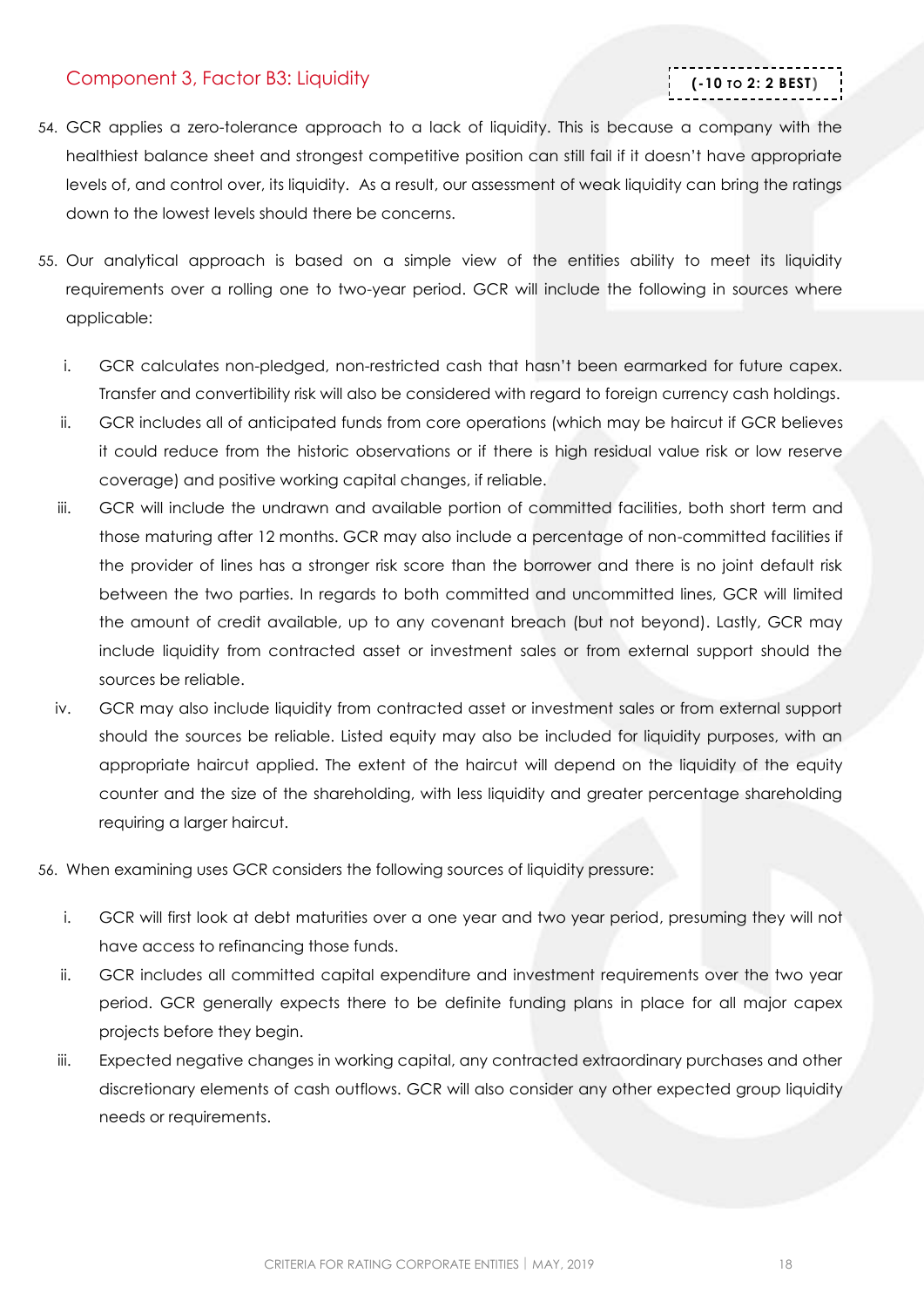- 57. A number of other liquidity considerations are overlaid onto the uses versus sources analysis.
- 58. **Covenants**: The presence and proximity to covenants is an important factor when assessing the uses of liquidity. Typically, corporate debt facilities are granted subject to various financial and non-financial covenants. Where these covenants can lead to an acceleration of debt repayment or event of default, this will significantly increase risk for the corporate entity and constrain financial flexibility. The risk becomes more acute the closer an entity's metrics come to the covenant levels and the liquidity score should be penalised. GCR also views rating-based triggers highly negatively. For all covenants, the extent of the negative adjustment would be dependent on the severity of the breach and the solutions that are contractually available to both debtors and creditors. Most punitive would be an automatic acceleration of debt, whilst in many cases the entity is provided with a timeframe to remedy the covenant breach, reflected in less sever penalisation.
- 59. **Refinancing:** GCR expects corporate entities to maintain sufficient unutilised committed funding facilities to cover all outstanding commercial paper and maturing term facilities of six month or less, as well as having clear plans to redeem or refinance all debt maturities of less than six months.
- 60. **Encumbrances:** GCR takes a negative view of significant levels of asset encumbrance. This is because unencumbers assets can more easily be used to obtain additional facilities in times of need. In addition, encumbrances can divert cash flows away from the servicing of general unsecured debt and can subordinate senior unsecured claims in liquidation. Consequently, as asset encumbrance increases, the issuer credit rating comes down.

| Table 7: Liquidity |                |                                                                                                                                                                                                                                                                                                                                                                                                       |
|--------------------|----------------|-------------------------------------------------------------------------------------------------------------------------------------------------------------------------------------------------------------------------------------------------------------------------------------------------------------------------------------------------------------------------------------------------------|
| Score description  | Score          | <b>Description</b>                                                                                                                                                                                                                                                                                                                                                                                    |
| Highest            | $\overline{2}$ | If the entity has sources of liquidity that cover more than 2x its uses over a one-year period and<br>1.5x over a 2 year period. Furthermore, there is significant headroom in its debts covenants above<br>acceleration of its longer-term funding or event of defaults. Funding relationships with banks of<br>good creditworthiness are strong and stable. There is no asset encumbrance.          |
| Intermediate       | $1, 0, -1$     | If the entity has sources of liquidity that cover between 1.25 x and 2x its uses over a one-year<br>period. For a positive score, the coverage should be over 1x for 18 months. GCR is comfortable<br>with the covenant headroom. Funding relationships are strong and stable. Asset encumbrance is<br>less than 30% of total assets.                                                                 |
| Low                | $-2$ to $-4$   | If the entity has sources of liquidity that cover between 1x-1.25 x its uses over a one-year period. Or<br>there is limited covenant headroom, which could cause a material acceleration or event of<br>default should the performance of the company deteriorate. Funding relationships may be<br>guestionable, particularly in times of stress. Asset encumbrance is less than 50% of total assets. |
| Lowest             | $-5$ to $-10$  | If the entity has sources of liquidity that are insufficient to cover one years' use. If covenant breach<br>is material, significant and plausible. If funding partners are refusing to provide access to funds.<br>Asset encumbrance is more than 50% of total assets.                                                                                                                               |

*The above boxes highlight typical characteristics of a highest, high, intermediate, low and lowest assessments. It is likely that an entity has one or more characteristic across different boxes. GCR allow analytical decision making to decide what are the most pertinent factors for each rated entity. However, to achieve a stronger score the entity is likely to a number of cumulative strengths. Conversely, any one risk can bring the score down to a weak level.*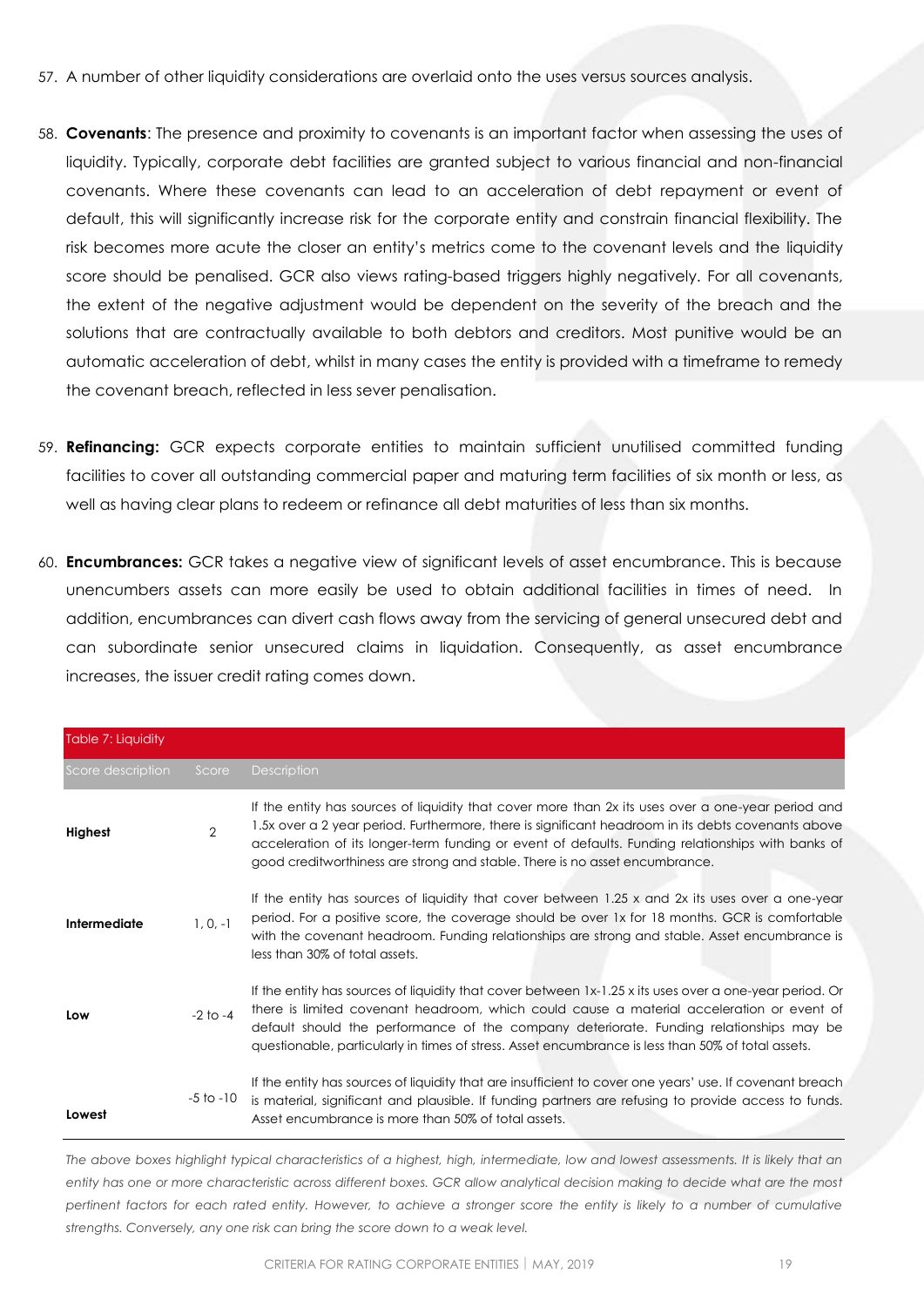- 61. *Example: Returning to our two companies, Company A is debt averse and has maintained strong cash balances over the past few years, with the expectation to remain the same. This would be reflected in a net ungeared financial position, which would equate to a gearing score of (3). Assuming there were no large maturities or onerous debt covenants, no adjustment to the score is necessary.*
- 62. *Looking further, Company A only has small debt maturities over the next 18 months, but it does face a*  fairly large cost to completion on ongoing projects. Some of this will be covered by cash on hand, but *the company will likely need to secure additional facilities. Furthermore, most fixed assets are encumbered to various leasing arrangements. Using the uses versus sources method, GCR determined that sources are around 1.25x uses, which would equate to a risk score of (-1).*
- 63. *Being in a growth phase, Company B does have a relatively high debt burden. As EBITDA is still low, it is likely that leverage and coverage metrics would be in the (-2; -3) band. Given the expectation for higher EBITDA going forward, GCR would, perhaps assign the better risk score of (-2). However, GCR's assessment of the capital structure has revealed that all funding has been raised in British Pounds, giving rise to substantial currency mismatch as half of income is derived in Rwandan shillings, whilst there are some fairly tight financial covenants. The two factors could see the risk score adjusted by a further (-1). Offsetting the funding concerns is a large portion of subordinated shareholder debt (around 25% of total debt). As the debt would automatically be converted into equity ahead of any breach in covenants, it would present an important loss absorbing protection for senior unsecured creditor. Accordingly the financial risk score could be adjusted upward by (+1).*
- 64. *As Company B's debt is long term, there are no near term maturities. Funding is required for expansion, but sufficient facilities have been secured to cover capex over the next 18 months. Moreover, shareholders (with demonstrated deep pockets) have signed a commitment letter to provide additional capital should current funding not be sufficient. Over the medium term it is expected that operating cash flows will be able to meet debt redemptions as they occur. In such a circumstance, sources may equate to nearly 2x uses and a liquidity risk score of (+1).*

| Table 8: Liquidity example     |                          |            |
|--------------------------------|--------------------------|------------|
| Component/Factor score         | Company A                | Company B  |
| Earnings                       | 0                        | $-1$       |
| Gearing                        | 3                        | $-2$       |
| - adjustments                  | 0                        | $0 (=1-1)$ |
| Liquidity                      | $\overline{\phantom{0}}$ |            |
| - adjustment                   | 0                        | $\Omega$   |
| <b>Total financial profile</b> | $+2$                     | -2         |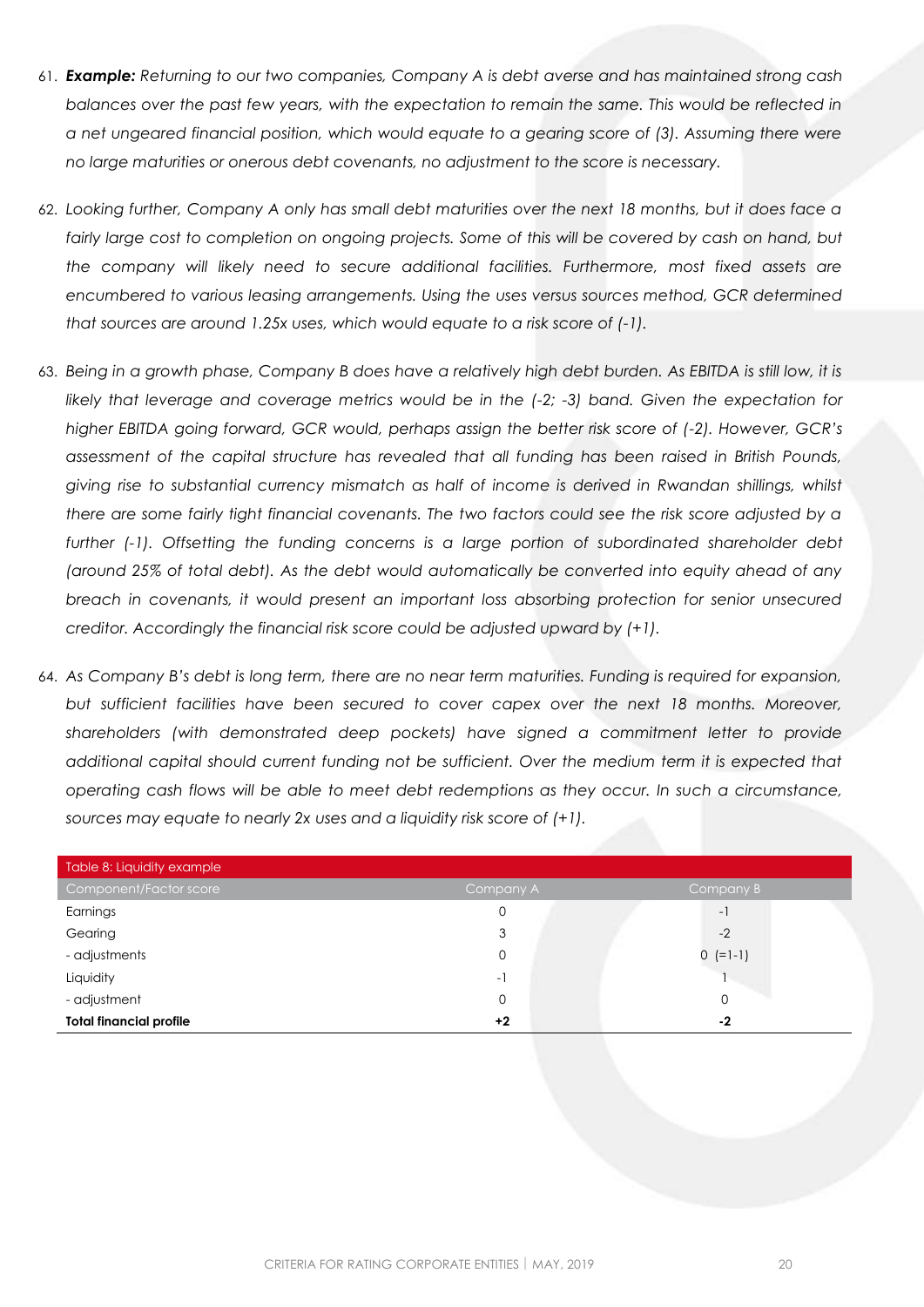# <span id="page-20-0"></span>**Component 4: Comparative profile**

65. The last risk score factor allows GCR to make a series of qualitative changes based on external or idiosyncratic factors, the most common one being ongoing group or extraordinary sovereign support.

# <span id="page-20-3"></span>Component 4, Factors A & B: External Support for a Corporate Entity

66. Support comes from shareholders/ affiliates and/ or governments. However, if both elements of support apply, GCR only takes the higher of the two support options to avoid double counting.

# <span id="page-20-1"></span>Component 4, Factor A: Group Support

67. For details on group support please see the universal [group support criteria.](http://gcrratings.com/criteria)

# <span id="page-20-2"></span>Component 4, Factor B: Government Support

68. This factor is generally not applicable to corporate entities, albeit that it can play an important role in the consideration of utility companies or other highly regulated industries. Where applicable, details on government support are outlined in the [country risk criteria.](http://gcrratings.com/criteria)

# <span id="page-20-4"></span>Component 4, Factor C: Peer Analysis

69. GCR allows two positive or negative risk score changes to create greater credit differentiation. Typically, these notches should be used when an entity is a generally better or worse performing company than its peer group across a number of fields, but no one factor has created ratings differential.

# <span id="page-20-5"></span>**Final Rating Adjustment Factors**

# <span id="page-20-6"></span>Rating Adjustment Factor 1: Corporate Specific Structural Factors

- 70. As stated above, GCR will typically base the credit scoring on the financial and business characteristics of the immediate group (when there is one) around that legal entity. This is because there is tangible likelihood of risk transfer either up from subsidiaries, across from sister companies or down from a holding company/ parent. It is in this section that GCR addresses these risks, to hone in on the correct rating for that legal entity.
- 71. The [Group Classification and Support Criteria](http://gcrratings.com/criteria) is the predominant guide for this decision-making process. *These are the principles of the first adjustments:*
- 72. There should be no adjustment from the risk score for the **major operating entity or parent**, of the analysed analytical object. An example of this is the major operating entity within a group, which usually has above 50% of total group assets or capital. However, it could be smaller and still be material to the group.

**(VARIOUS)**

**Comparative Profile** 

**External support** Group support Sovereign support **Peer comparison (-2 to 2)**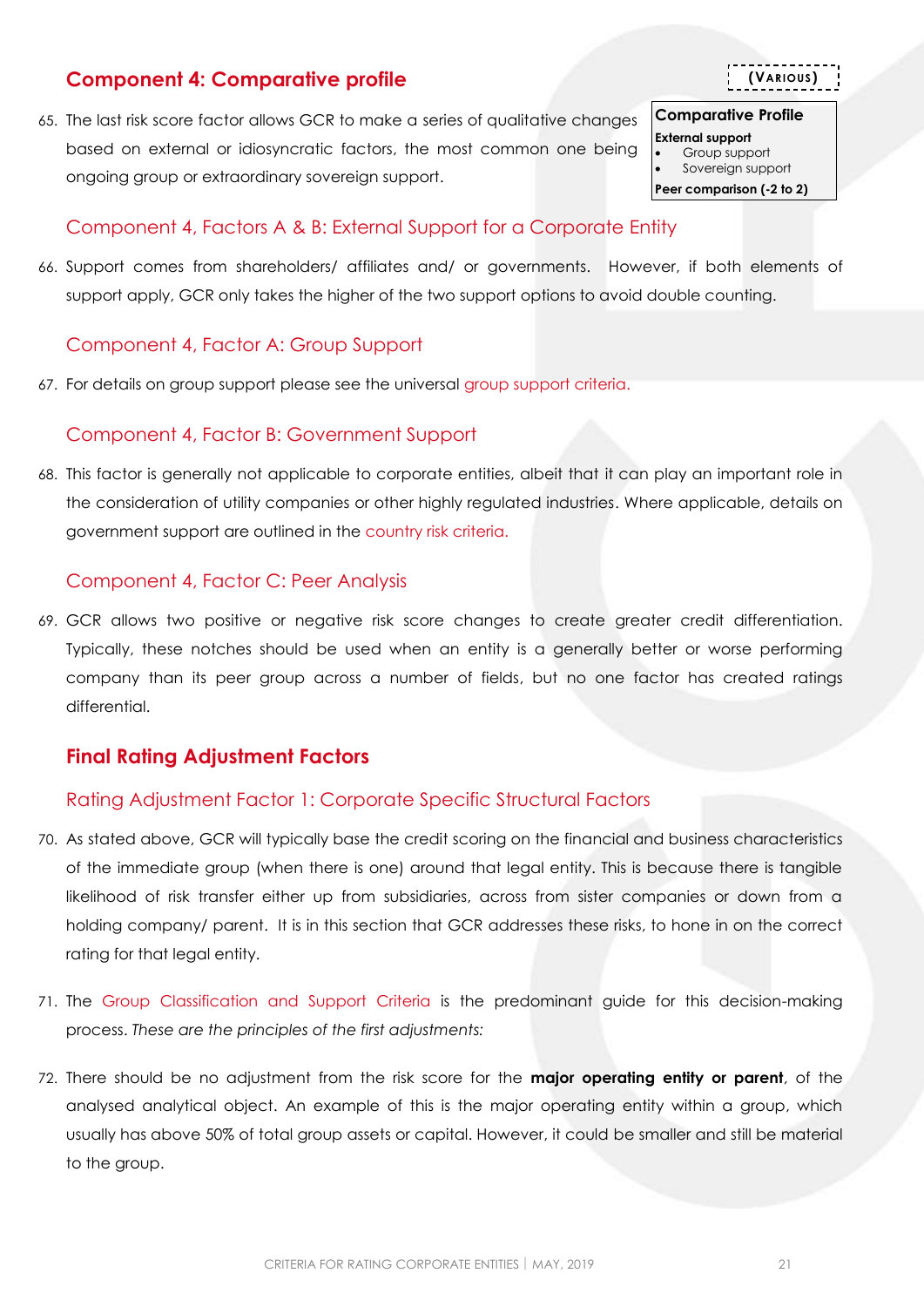- 73. **Minor group Subsidiary / Affiliates** are analysed on a standalone basis and then allocated support uplift, if necessary, in line with the methodology.
- 74. **Non-operating holding companies (NOHC):** Due to the fact that corporate entities are not regulated in the same manner as Financial institutions, GCR does automatically notch down the ratings on NOHC, although an assessment will be made to establish if there are any structural or legal impediments to cash flow.
- 75. **Operating holding companies** typically will be treated like NOHC.
- 76. **Intermediate non-operating holding companies** typically will be treated like NOHC. However, if the group benefits from parent or government support and that support has to flow through the INOHC, then the ratings don't need to notched down.

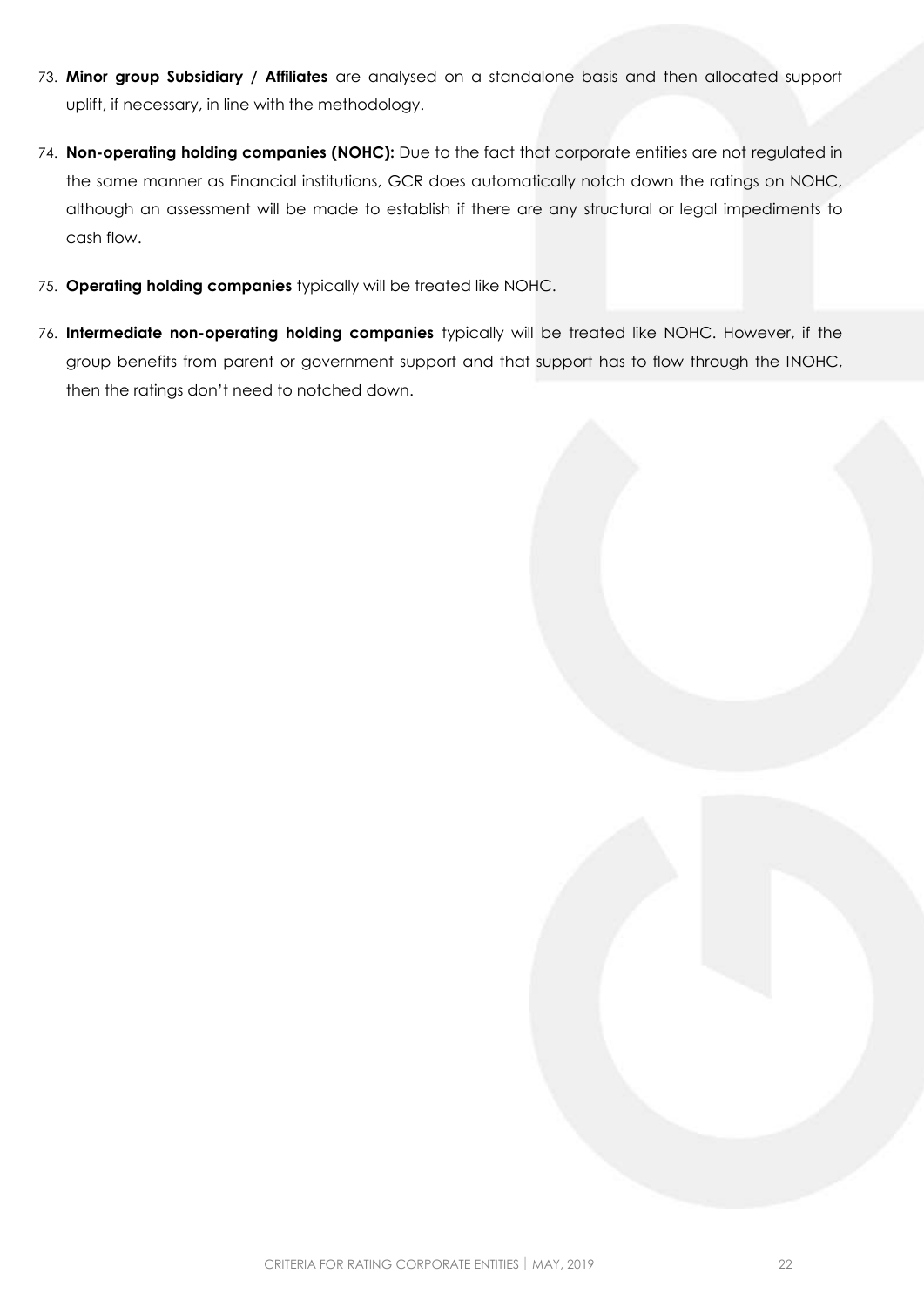# <span id="page-22-0"></span>Rating Adjustment Factor 2: Issue Rating(s)

77. The notching from the legal entity rating will depend on the nature of the instrument, whilst always respecting the credit hierarchy.

| Table 9: Instruments               |                       |                                                                                                    |  |  |
|------------------------------------|-----------------------|----------------------------------------------------------------------------------------------------|--|--|
| <b>Debt Rating</b><br><b>Iypes</b> | Notching              | <b>Typical Characteristics</b>                                                                     |  |  |
| Secured Liabilities                | +1 or more<br>notches | See Structurally Enhanced Corporate Bonds Rating Criteria.                                         |  |  |
| Senior                             |                       | Reflects the relevant legal entity rating on the company issuing the debt, including the           |  |  |
| Unsecured                          | 0                     | government support uplift (if applicable).                                                         |  |  |
|                                    |                       | Contractually subordinated non-perpetual and cumulative debt, with no any discretionary/           |  |  |
| Senior                             |                       | mandatory/statutory nonpayment or write down clauses and cannot delay coupon.                      |  |  |
| Subordinated                       | -1                    | Typically, would take losses at the same time but at a deep haircut than senior unsecured          |  |  |
|                                    |                       | debt.                                                                                              |  |  |
|                                    |                       | Contractually subordinated debt, typically non-perpetual and cumulative, but likely to have        |  |  |
| Junior<br>Subordinated             | $-2$                  | a discretionary/mandatory/statutory nonpayment or write down clauses. Should be able to            |  |  |
|                                    |                       | take losses before senior unsecured and senior subordinated debt.                                  |  |  |
|                                    |                       | Contractually subordinated debt, typically perpetual even if callable after 5years, non-           |  |  |
| Hybrids (a)                        | $-4$                  | cumulative, likely to have a discretionary/mandatory/statutory nonpayment or write down            |  |  |
|                                    |                       | clauses with trigger points as the entity remains a going concern.                                 |  |  |
|                                    |                       | All of Hybrids (a) but also with the presence of capital / liquidity or rating triggers that would |  |  |
| Hybrids (b)                        |                       | default the instrument as the entity remains firmly a going concern entity, i.e. before senior     |  |  |
|                                    | -5 or more            | unsecured losses or other types of default. Notch down according to the proximity of the           |  |  |
|                                    |                       | trigger, whilst respecting the credit hierarchy.                                                   |  |  |

78. *Example: In the example, no further adjustments to either Company A or Company are considered.*

| Table 10: Example using rating adjustment factors |           |              |  |  |  |  |
|---------------------------------------------------|-----------|--------------|--|--|--|--|
| Component/Factor score                            | Company A | Company B    |  |  |  |  |
| Component 1: Operating environment                | $+9$      | $+18.5$      |  |  |  |  |
| Component 2: Company profile                      | $+2$      | $-3$         |  |  |  |  |
| Component 3: Financial Profile                    | $+2$      | $-2$         |  |  |  |  |
| Component 4: Adjustments                          | 0         | $\mathbf{0}$ |  |  |  |  |
| <b>Total risk score</b>                           | 13        | 13.5         |  |  |  |  |

- 85. *Based on the GCR Anchor Credit Evaluator table, (assuming South Africa falls into the 7.5-8 vertical), Company A's risk score of 13 would translate into a South African National Scale rating of A-(ZA).*
- 86. *Company B's risk score equates to 13.5, with both and international and national scale rating required. Company B's risk score of 13.5 would map to an international scale rating of B+, while (assuming the 4- 4.5 vertical), the Rwandan National Scale Rating would map to AAA(RW).*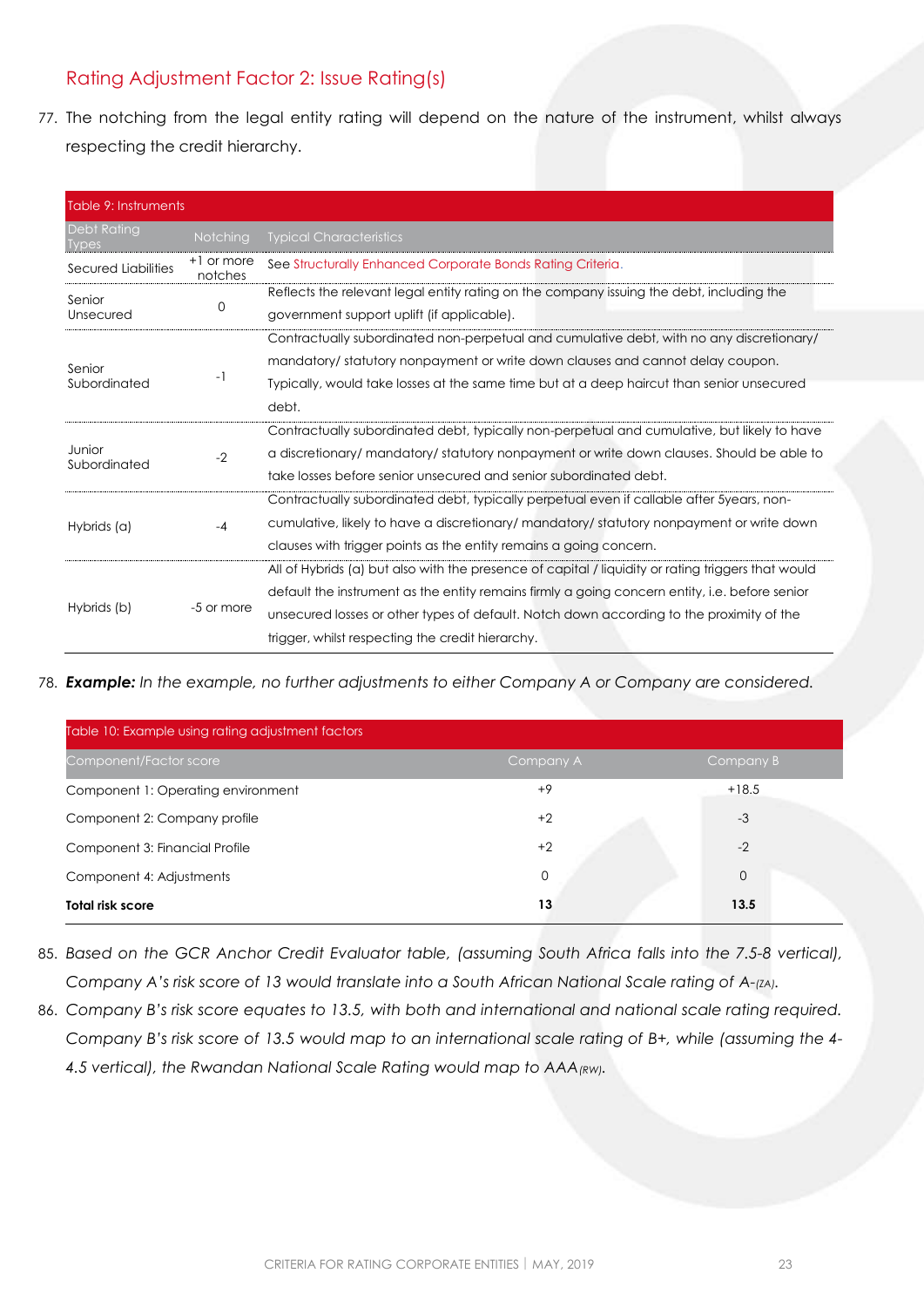# **GLOSSARY OF TERMS/ACRONYMS USED IN THIS DOCUMENT AS PER GCR'S GLOSSARY**

| Accounting             | A process of recording, summarising, and allocating all items of income and expense of the company and analysing, verifying<br>and reporting the results.                                                                                                                                             |
|------------------------|-------------------------------------------------------------------------------------------------------------------------------------------------------------------------------------------------------------------------------------------------------------------------------------------------------|
| Amortisation           | From a liability perspective, the paying off of debt in a series of instalments over a period of time. From an asset perspective,<br>the spreading of capital expenses for intangible assets over a specific period of time (usually over the asset's useful life).                                   |
| Annuity                | A contract that provides a series of payments for a specified period of time which may or may not be contingent on the survival<br>of the annuitant.                                                                                                                                                  |
| Asset                  | A resource with economic value that a company owns or controls with the expectation that it will provide future benefit.                                                                                                                                                                              |
| Assets                 | A resource with economic value that a company owns or controls with the expectation that it will provide future benefit.                                                                                                                                                                              |
| <b>Balance Sheet</b>   | Also known as Statement of Financial Position. A statement of a company's assets and liabilities provided for the benefit of<br>shareholders and regulators. It gives a snapshot at a specific point in time of the assets the company holds and how they have<br>been financed.                      |
| Benefits               | Financial reimbursement and other services provided to insureds by insurers under the terms of an insurance contract.                                                                                                                                                                                 |
| Bond                   | A long term debt instrument issued by either a company, institution or the government to raise funds.                                                                                                                                                                                                 |
| Borrower               | The party indebted or the person making repayments for its borrowings.                                                                                                                                                                                                                                |
| Callable               | A provision that allows an Issuer the right, not the obligation, to repurchase a security before its maturity at an agreed price.<br>The seller has the obligation to sell the security if the call option holder exercises the option.                                                               |
| Capital<br>Expenditure | Expenditure on long-term assets such as plant, equipment or land, which will form the productive assets of a company.                                                                                                                                                                                 |
| <b>Capital Markets</b> | The part of a financial system concerned with raising capital by dealing in shares, bonds, and other long-term debt securities.                                                                                                                                                                       |
| Capital                | The sum of money that is invested to generate proceeds.                                                                                                                                                                                                                                               |
| <b>Cash Flow</b>       | The inflow and outflow of cash and cash equivalents. Such flows arise from operating, investing and financing activities.                                                                                                                                                                             |
| Cash                   | Funds that can be readily spent or used to meet current obligations.                                                                                                                                                                                                                                  |
| Claim                  | 1. A request for payment of a loss, which may come under the terms of an insurance contract (insurance). 2. A formal request<br>or demand (corporate finance).                                                                                                                                        |
| Commercial Paper       | Commercial paper is a negotiable instrument with a maturity of less than one year.                                                                                                                                                                                                                    |
|                        | Raw materials used in manufacturing industries or in the production of foodstuffs. These include metals, oil, grains                                                                                                                                                                                  |
| Commodity              | and cereals, soft commodities such as sugar, cocoa, coffee and tea, as well as vegetable oils.                                                                                                                                                                                                        |
| Concentrations         | A high degree of positive correlation between factors or excessive exposure to a single factor that share similar demographics<br>or financial instrument or specific sector or specific industry or specific markets.                                                                                |
| Conditions             | Provisions inserted in an insurance contract that qualify or place limitations on the insurer's promise to perform.                                                                                                                                                                                   |
| Conglomerate           | A company made up of subsidiaries that operate in several business sectors that are unrelated to each other.                                                                                                                                                                                          |
| Contract               | An agreement by which an insurer agrees, for a consideration, to provide benefits, reimburse losses or provide services for an<br>insured. A 'policy' is the written statement of the terms of the contract.                                                                                          |
| Corporate              | Refers to the mechanisms, processes and relations by which corporations are controlled and directed, and is used to ensure the                                                                                                                                                                        |
| Governance             | effectiveness, accountability and transparency of an entity to its stakeholders.                                                                                                                                                                                                                      |
| Correlation            | A term that describes the degree to which two variables move together. A correlation of 1 means that they move together<br>exactly, while a correlation of minus 1 means that they move in exactly the opposite direction from each other.                                                            |
| Country Risk           | The range of risks emerging from the political, legal, economic and social conditions of a country that have adverse<br>consequences affecting investors and creditors with exposure to the country, and may also include negative effects on financial<br>institutions and borrowers in the country. |
| Coupon                 | The interest paid on a bond expressed as a percentage of the face value. If a bond carries a fixed coupon, the interest is<br>usually paid on an annual or semi-annual basis. The term also refers to the detachable certificate entitling the bearer to the<br>interest payment.                     |
| Covenant               | A provision that is indicative of performance. Covenants are either positive or negative. Positive covenants are activities that<br>the borrower commits to, typically in its normal course of business. Negative covenants are certain limits and restrictions on<br>the borrowers' activities.      |
| Coverage               | The scope of the protection provided under a contract of insurance.                                                                                                                                                                                                                                   |
| Credit Rating          | An opinion regarding the creditworthiness of an entity, a security or financial instrument, or an issuer of securities or financial<br>instruments, using an established and defined ranking system of rating categories.                                                                             |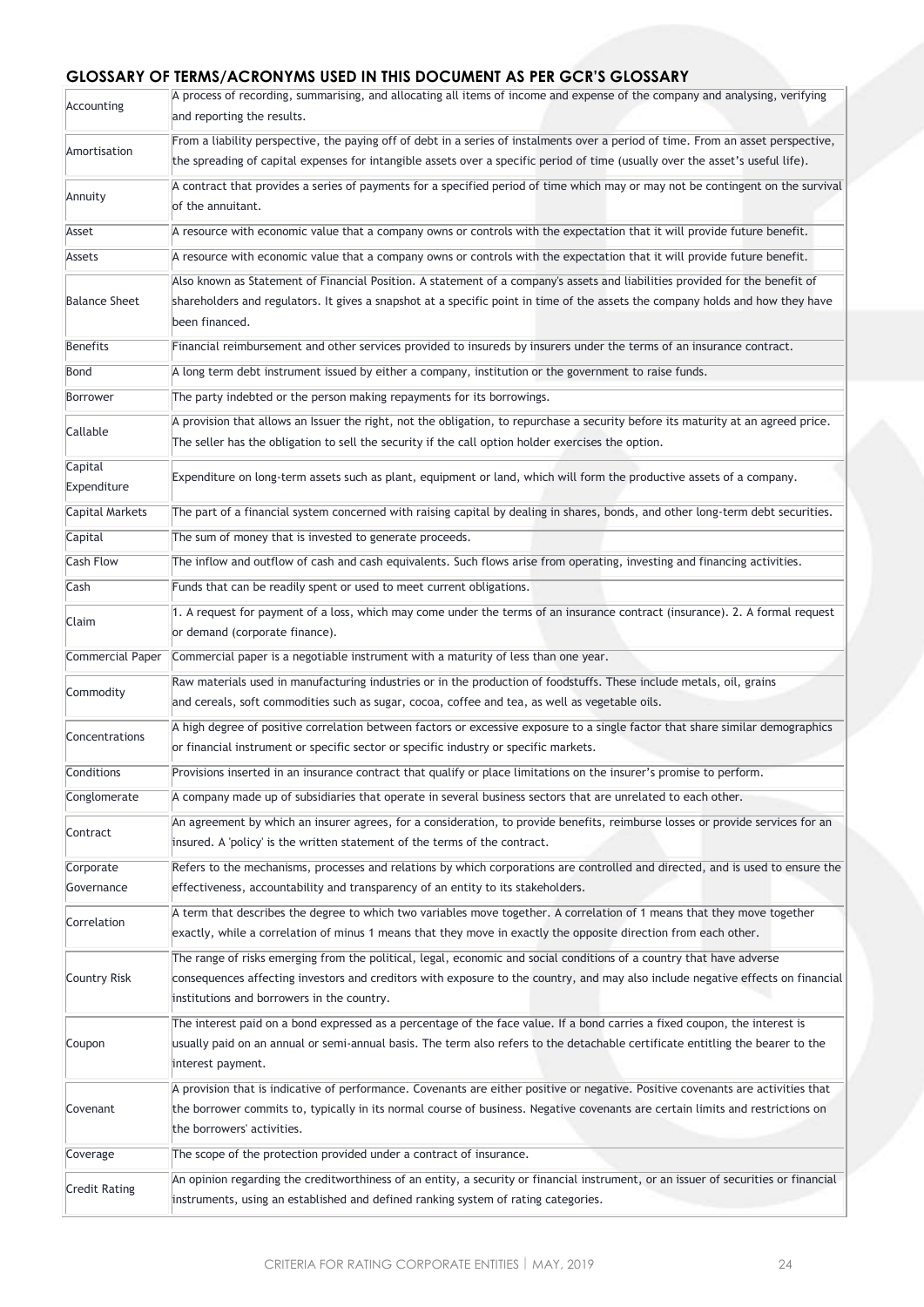| Credit Risk                    | The possibility that a bond issuer or any other borrowers (including debtors/creditors) will default and fail to pay<br>the principal and interest when due.                                                                                                                                                                                                                                                                                          |
|--------------------------------|-------------------------------------------------------------------------------------------------------------------------------------------------------------------------------------------------------------------------------------------------------------------------------------------------------------------------------------------------------------------------------------------------------------------------------------------------------|
| Credit                         | A contractual agreement in which a borrower receives something of value now, and agrees to repay the lender at some date in<br>the future, generally with interest. The term also refers to the borrowing capacity of an individual or company                                                                                                                                                                                                        |
| Creditor                       | A credit provider that is owed debt obligations by a debtor.                                                                                                                                                                                                                                                                                                                                                                                          |
| Creditworthiness               | An assessment of a debtor's ability to meet debt obligations.                                                                                                                                                                                                                                                                                                                                                                                         |
| <b>Currency Risk</b>           | The potential for losses arising from adverse movements in exchange rates.                                                                                                                                                                                                                                                                                                                                                                            |
| Debt Service<br>Coverage       | Measures the ratio of cash available for debt servicing to interest, principal and lease payments.                                                                                                                                                                                                                                                                                                                                                    |
| Debt                           | An obligation to repay a sum of money. More specifically, it is funds passed from a creditor to a debtor in exchange<br>for interest and a commitment to repay the principal in full on a specified date or over a specified period.                                                                                                                                                                                                                  |
| Debtor                         | The party indebted or the person making repayments for its borrowings.                                                                                                                                                                                                                                                                                                                                                                                |
| Default Risk                   | The probability or likelihood that a borrower or issuer will not meet its debt obligations. Credit Risk can further be separated<br>between current credit risk (immediate) and potential credit risk (deferred).                                                                                                                                                                                                                                     |
| Default                        | A default occurs when: 1.) The Borrower is unable to repay its debt obligations in full; 2.) A credit-loss event such as charge-<br>off, specific provision or distressed restructuring involving the forgiveness or postponement of obligations; 3.) The borrower is<br>past due more than X days on any debt obligations as defined in the transaction documents; 4.) The obligor has filed for<br>bankruptcy or similar protection from creditors. |
| Derivative                     | A financial instrument that offers a return based on the return of another underlying asset.                                                                                                                                                                                                                                                                                                                                                          |
| <b>Distribution</b><br>Channel | The method utilised by the insurance company to sell its products to policyholders.                                                                                                                                                                                                                                                                                                                                                                   |
| Diversification                | Spreading risk by constructing a portfolio that contains different exposures whose returns are relatively uncorrelated. The term<br>also refers to companies which move into markets or products that bear little relation to ones they already operate in.                                                                                                                                                                                           |
| Dividend                       | The portion of a company's after-tax earnings that is distributed to shareholders.                                                                                                                                                                                                                                                                                                                                                                    |
| Downstream                     | Downstream refers to the processing of raw materials into a product required by end users and consumers.                                                                                                                                                                                                                                                                                                                                              |
| Environment                    | The surroundings or conditions in which an entity operates (Economic, Financial, Natural).                                                                                                                                                                                                                                                                                                                                                            |
| Equity                         | Equity is the holding or stake that shareholders have in a company. Equity capital is raised by the issue of new shares or by<br>retaining profit.                                                                                                                                                                                                                                                                                                    |
| <b>Exchange Rate</b>           | The value of one country's currency expressed in terms of another.                                                                                                                                                                                                                                                                                                                                                                                    |
| Experience                     | A term used to describe the relationship, usually expressed as a percent or ratio, of premiums to claims for a plan, coverage,<br>or benefits for a stated time period.                                                                                                                                                                                                                                                                               |
| Exposure                       | Exposure is the amount of risk the holder of an asset or security is faced with as a consequence of holding the security or asset.<br>For a company, its exposure may relate to a particular product class or customer grouping. Exposure may also arise from an<br>overreliance on one source of funding. In insurance, it refers to an individual or company's vulnerability to various risks                                                       |
| Fair Value                     | The fair value of a security, an asset or a company is the rational view of its worth. It may be different from cost or market<br>value.                                                                                                                                                                                                                                                                                                              |
| Financial<br>Flexibility       | The company's ability to access additional sources of capital funding.                                                                                                                                                                                                                                                                                                                                                                                |
| Financial<br>Institution       | An entity that focuses on dealing with financial transactions, such as investments, loans and deposits.                                                                                                                                                                                                                                                                                                                                               |
| Fix                            | The setting of a currency or commodity price for trade at a future date.                                                                                                                                                                                                                                                                                                                                                                              |
| <b>Fixed Assets</b>            | Assets of a company that will be used or held for longer than a year. They include tangible assets, such as land and equipment,<br>stake in subsidiaries and other investments, as well as intangible assets such as goodwill, information technology or a<br>company's logo and brand.                                                                                                                                                               |
| <b>Fixed Costs</b>             | Company costs such as rent, administrative overheads and depreciation, which do not vary with the level of production<br>or sales.                                                                                                                                                                                                                                                                                                                    |
| Forecast                       | A calculation or estimate of future financial events.                                                                                                                                                                                                                                                                                                                                                                                                 |
| Gearing                        | Gearing (or leverage) refers to the extent to which a company is funded by debt and can be calculated by dividing its debt<br>by shareholders' funds or by EBITDA.                                                                                                                                                                                                                                                                                    |
| Going Concern                  | An accounting convention that assumes a company will continue to exist and trade normally for the foreseeable future. In<br>practice this is likely to mean at least for the next 12 months.                                                                                                                                                                                                                                                          |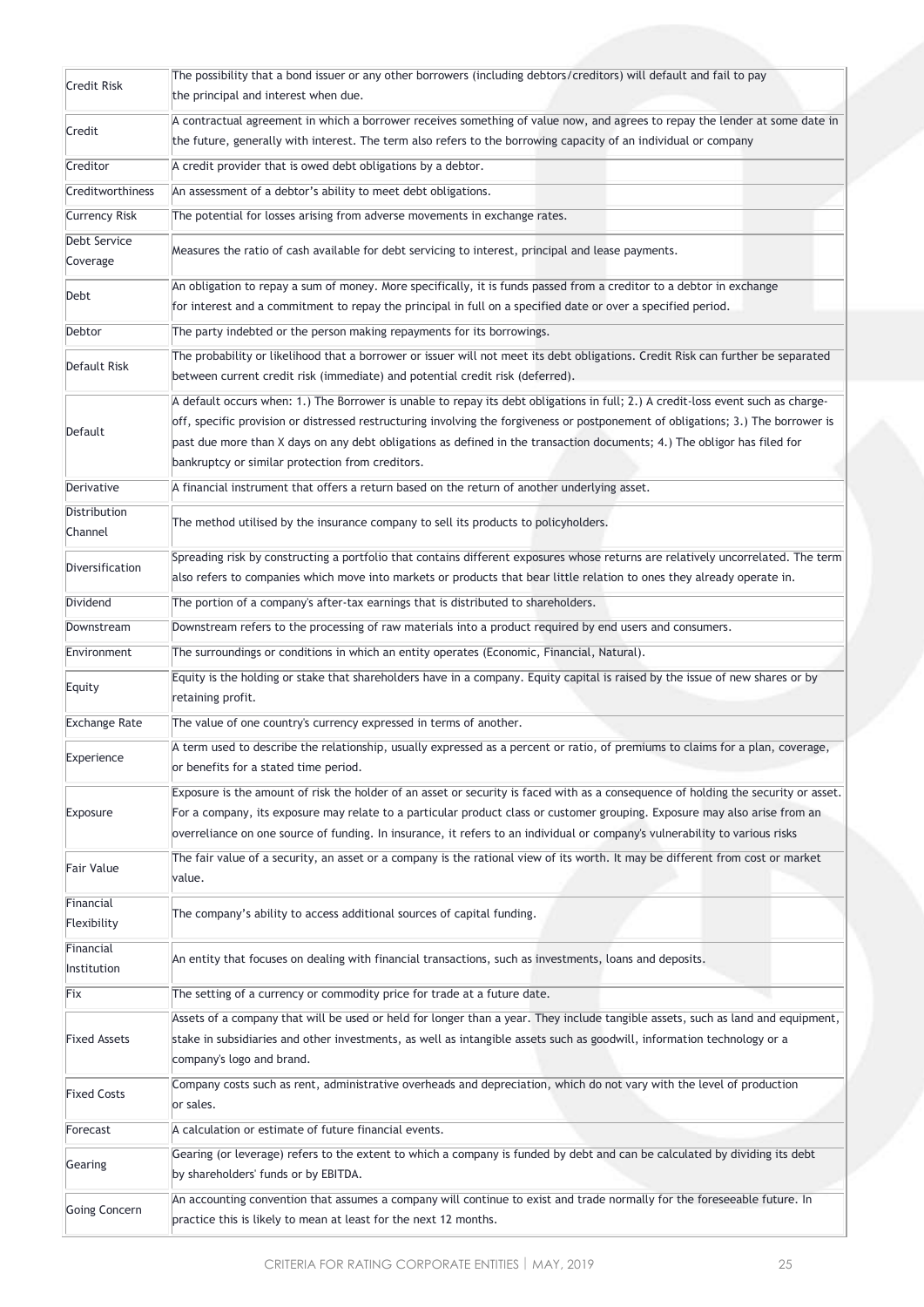| Guarantee                      | An undertaking in writing by one person (the guarantor) given to another, usually a bank (the creditor) to be answerable for<br>the debt of a third person (the debtor) to the creditor, upon default of the debtor.                                                                                                                                                                                                                                                                                                                      |
|--------------------------------|-------------------------------------------------------------------------------------------------------------------------------------------------------------------------------------------------------------------------------------------------------------------------------------------------------------------------------------------------------------------------------------------------------------------------------------------------------------------------------------------------------------------------------------------|
| Haircut                        | The percentage by which the market value of an asset is reduced. The size of the haircut reflects the expected ease of selling<br>the asset and the likely reduction necessary to realised value relative to the fair value.                                                                                                                                                                                                                                                                                                              |
| Hedge                          | A form of risk management aimed at mitigating financial loss or other adverse circumstances. May include taking an offsetting<br>position in addition to an existing position. The correlation between the existing and offsetting position is negative.                                                                                                                                                                                                                                                                                  |
| Hedging                        | The act of managing risk, aimed at mitigating financial loss or other adverse circumstances. May include taking an offsetting<br>position in addition to an existing position. The correlation between the existing and offsetting position is negative.                                                                                                                                                                                                                                                                                  |
| <b>Hybrid</b>                  | A form of security that has characteristics of various types of transaction or product.                                                                                                                                                                                                                                                                                                                                                                                                                                                   |
| Impairment                     | Reduction in the value of an asset because the asset is no longer expected to generate the same benefits, as determined by<br>the company through periodic assessments.                                                                                                                                                                                                                                                                                                                                                                   |
| Income                         | Money received, especially on a regular basis, for work or through investments.                                                                                                                                                                                                                                                                                                                                                                                                                                                           |
| Insolvency                     | When an entity's liabilities exceed its assets.                                                                                                                                                                                                                                                                                                                                                                                                                                                                                           |
| <b>Intangible Assets</b>       | The non-physical assets of a company such as trademarks, patents, copyright, information systems and goodwill.                                                                                                                                                                                                                                                                                                                                                                                                                            |
| Interest Cover                 | Interest cover is a measure of a company's interest payments relative to its profits. It is calculated by dividing a<br>company's operating profit by its interest payments for a given period.                                                                                                                                                                                                                                                                                                                                           |
| Interest                       | Scheduled payments made to a creditor in return for the use of borrowed money. The size of the payments will be determined<br>by the interest rate, the amount borrowed or principal and the duration of the loan.                                                                                                                                                                                                                                                                                                                        |
| International Scale<br>Rating. | An opinion of creditworthiness relative to a global pool of issuers and issues.                                                                                                                                                                                                                                                                                                                                                                                                                                                           |
| <b>Issuer</b>                  | The party indebted or the person making repayments for its borrowings.                                                                                                                                                                                                                                                                                                                                                                                                                                                                    |
| Junior                         | A security that has a lower repayment priority than senior securities.                                                                                                                                                                                                                                                                                                                                                                                                                                                                    |
| LC                             | An LC is a guarantee by a bank on behalf of a corporate customer that payment will be made if that entity cannot to meet its<br>obligations.                                                                                                                                                                                                                                                                                                                                                                                              |
| Lease                          | Conveyance of land, buildings, equipment or other assets from one person (lessor) to another (lessee) for a specific period of<br>time for monetary or other consideration, usually in the form of rent.                                                                                                                                                                                                                                                                                                                                  |
| Leverage                       | With regard to corporate analysis, leverage (or gearing) refers to the extent to which a company is funded by debt.                                                                                                                                                                                                                                                                                                                                                                                                                       |
| Liabilities                    | All financial claims, debts or potential losses incurred by an individual or an organisation.                                                                                                                                                                                                                                                                                                                                                                                                                                             |
| Liquid Assets                  | Assets, generally of a short term, that can be converted into cash.                                                                                                                                                                                                                                                                                                                                                                                                                                                                       |
| Liquidation                    | Liquidation is the process by which a company is wound up and its assets distributed. It can be either compulsory or voluntary.<br>It can also refer to the selling of securities or the closing out of a long or short market position.                                                                                                                                                                                                                                                                                                  |
| Liquidity Risk                 | The risk that a company may not be able to meet its financial obligations or other operational cash requirements due to an<br>inability to timeously realise cash from its assets. Regarding securities, the risk that a financial instrument cannot be traded at<br>its market price due to the size, structure or efficiency of the market.                                                                                                                                                                                             |
| Liquidity                      | The speed at which assets can be converted to cash. It can also refer to the ability of a company to service its debt obligations<br>due to the presence of liquid assets such as cash and its equivalents. Market liquidity refers to the ease with which<br>a security can be bought or sold quickly and in large volumes without substantially affecting the market price.                                                                                                                                                             |
| Loan                           | A sum of money borrowed by a debtor that is expected to be paid back with interest to the creditor. A debt instrument where<br>immovable property is the collateral for the loan. A mortgage gives the lender a right to take possession of the property if the<br>borrower fails to repay the loan. Registration is a prerequisite for the existence of any mortgage loan. A mortgage can be<br>registered over either a corporeal or incorporeal property, even if it does not belong to the mortgagee. Also called a Mortgage<br>bond. |
| Long-Term Rating               | A long term rating reflects an issuer's ability to meet its financial obligations over the following three to five year period,<br>including interest payments and debt redemptions. This encompasses an evaluation of the organisation's current financial<br>position, as well as how the position may change in the future with regard to meeting longer term financial obligations.                                                                                                                                                   |
| Long-Term                      | Not current; ordinarily more than one year.                                                                                                                                                                                                                                                                                                                                                                                                                                                                                               |
| Loss                           | 1. A tangible or intangible, financial or non-financial loss of economic value. 2. The happening of the event for which insurance<br>pays (insurance).                                                                                                                                                                                                                                                                                                                                                                                    |
| Margin                         | A term whose meaning depends on the context. In the widest sense, it means the difference between two values.                                                                                                                                                                                                                                                                                                                                                                                                                             |
| Market                         | An assessment of the property value, with the value being compared to similar properties in the area.                                                                                                                                                                                                                                                                                                                                                                                                                                     |
| Maturity                       | The length of time between the issue of a bond or other security and the date on which it becomes payable in full.                                                                                                                                                                                                                                                                                                                                                                                                                        |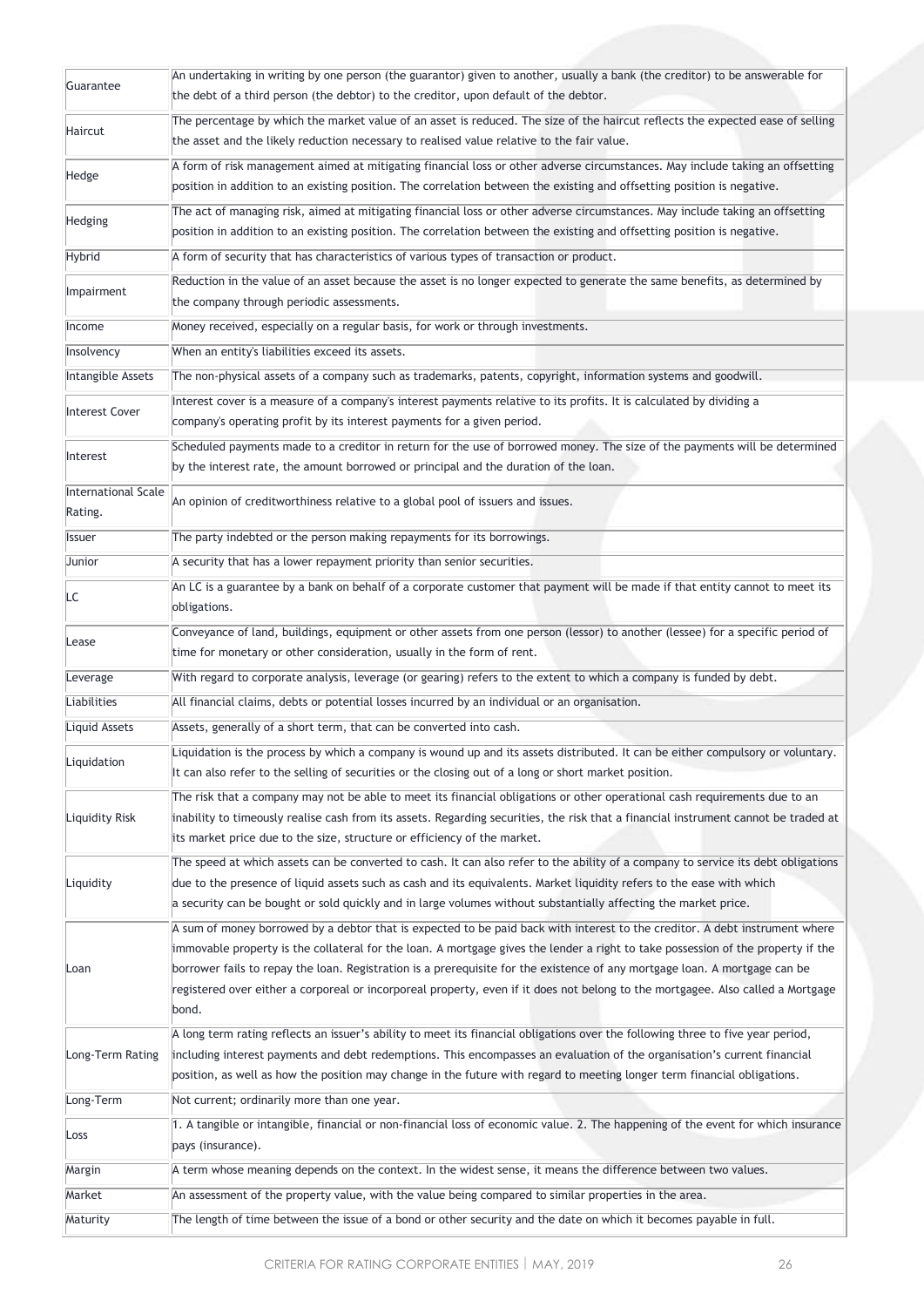| <b>National Scale</b>         | National scale ratings measure creditworthiness relative to issuers and issues within one country.                                                                                                                                                                                                                                                                                                                                                  |
|-------------------------------|-----------------------------------------------------------------------------------------------------------------------------------------------------------------------------------------------------------------------------------------------------------------------------------------------------------------------------------------------------------------------------------------------------------------------------------------------------|
| Rating                        |                                                                                                                                                                                                                                                                                                                                                                                                                                                     |
| Notching                      | A movement in ratings.                                                                                                                                                                                                                                                                                                                                                                                                                              |
| Obligation                    | The title given to the legal relationship that exists between parties to an agreement when they acquire personal rights against<br>each other for entitlement to perform.                                                                                                                                                                                                                                                                           |
| <b>Off Balance Sheet</b>      | Off balance sheet items are assets or liabilities that are not shown on a company's balance sheet. They are usually referred to<br>in the notes to a company's accounts.                                                                                                                                                                                                                                                                            |
| Offset                        | A right (Right of Offset) to set liabilities against assets in any dispute over claims.                                                                                                                                                                                                                                                                                                                                                             |
| <b>Operating Cash</b><br>Flow | A company's net cash position over a given period, i.e. money received from customers minus payments to suppliers and staff,<br>administration expenses, interest payments and taxes.                                                                                                                                                                                                                                                               |
| <b>Operating Lease</b>        | A lease where the risk and reward is not transferred.                                                                                                                                                                                                                                                                                                                                                                                               |
| <b>Operating Profit</b>       | Profits from a company's ordinary revenue-producing activities, calculated before taxes and interest costs.                                                                                                                                                                                                                                                                                                                                         |
| Option                        | An option gives the buyer or holder the right, but not the obligation, to buy or sell an underlying financial asset at a pre-<br>determined price.                                                                                                                                                                                                                                                                                                  |
| Performing                    | An obligation that performs according to its contractual obligations.                                                                                                                                                                                                                                                                                                                                                                               |
| Pledge                        | An asset or right delivered as security for the payment of a debt or fulfillment of a promise, and subject to forfeiture on failure<br>to pay or fulfill the promise.                                                                                                                                                                                                                                                                               |
| Policy                        | The legal document issued by the company to the policyholder, which outlines the conditions and terms of the insurance.                                                                                                                                                                                                                                                                                                                             |
| Preference Share              | Preference or preferred shares entitle a holder to a first claim on any dividend paid by the company before payment is made<br>on ordinary shares. Such dividends are normally linked to an interest rate and not determined by company profits. Preference<br>shares are normally repayable at par value in the event of liquidation. They do not usually carry voting or pre-emptive rights.<br>Preference shares can be redeemable or perpetual. |
| <b>Preference Shares</b>      | A source of long-term equity funding that has no voting rights and higher pay-out priority than common shares.                                                                                                                                                                                                                                                                                                                                      |
| Pricing                       | A process of determining the price of a debt security.                                                                                                                                                                                                                                                                                                                                                                                              |
| Principal                     | The total amount borrowed or lent, e.g. the face value of a bond, excluding interest.                                                                                                                                                                                                                                                                                                                                                               |
| Private                       | An issuance of securities without market participation, however, with a select few investors. Placed on a private basis and not<br>in the open market.                                                                                                                                                                                                                                                                                              |
| Property                      | Movable or immovable asset.                                                                                                                                                                                                                                                                                                                                                                                                                         |
| Ranking                       | A priority applied to obligations in order of seniority.                                                                                                                                                                                                                                                                                                                                                                                            |
| <b>Real Estate</b>            | A REIT is a company that owns or finances income-producing real estate. REITs are subject to special tax considerations and                                                                                                                                                                                                                                                                                                                         |
| <b>Investment Trust</b>       | generally pay out all of their taxable income as distributions to shareholders.                                                                                                                                                                                                                                                                                                                                                                     |
| <b>Real Estate</b>            | Property that consists of land and / or buildings.                                                                                                                                                                                                                                                                                                                                                                                                  |
| Redemption                    | The repurchase of a bond at maturity by the issuer.                                                                                                                                                                                                                                                                                                                                                                                                 |
| Refinance                     | The issue of new debt to replace maturing debt. New debt may be provided by existing or new lenders, with a new set of terms<br>in place.                                                                                                                                                                                                                                                                                                           |
| Refinancing                   | The issue of new debt to replace maturing debt. New debt may be provided by existing or new lenders, with a new set of terms<br>in place.                                                                                                                                                                                                                                                                                                           |
| Rent                          | Payment from a lessee to the lessor for the temporary use of an asset.                                                                                                                                                                                                                                                                                                                                                                              |
| Repayment                     | Payment made to honour obligations in regards to a credit agreement in the following credited order: 3.) Satisfy the due or<br>unpaid interest charges; 4.) Satisfy the due or unpaid fees or charges; and 5.) To reduce the amount of the principal debt.                                                                                                                                                                                          |
| Reserve                       | (1) An amount representing actual or potential liabilities kept by an insurer to cover debts to policyholders. (2) An amount<br>allocated for a special purpose. Note that a reserve is usually a liability and not an extra fund. On occasion a reserve may be<br>an asset, such as a reserve for taxes not yet due.                                                                                                                               |
| Risk                          | The chance of future uncertainty (i.e. deviation from expected earnings or an expected outcome) that will have an impact on<br>objectives.                                                                                                                                                                                                                                                                                                          |
| Secured Debt                  | Debt backed with or secured by collateral to reduce lending risk and thus the interest rate charged.                                                                                                                                                                                                                                                                                                                                                |
| Security                      | One of various instruments used in the capital market to raise funds.                                                                                                                                                                                                                                                                                                                                                                               |
| Senior Unsecured<br>Debt      | Securities that have priority ahead of all other unsecured or subordinated debt for payment in the event of default.                                                                                                                                                                                                                                                                                                                                |
|                               |                                                                                                                                                                                                                                                                                                                                                                                                                                                     |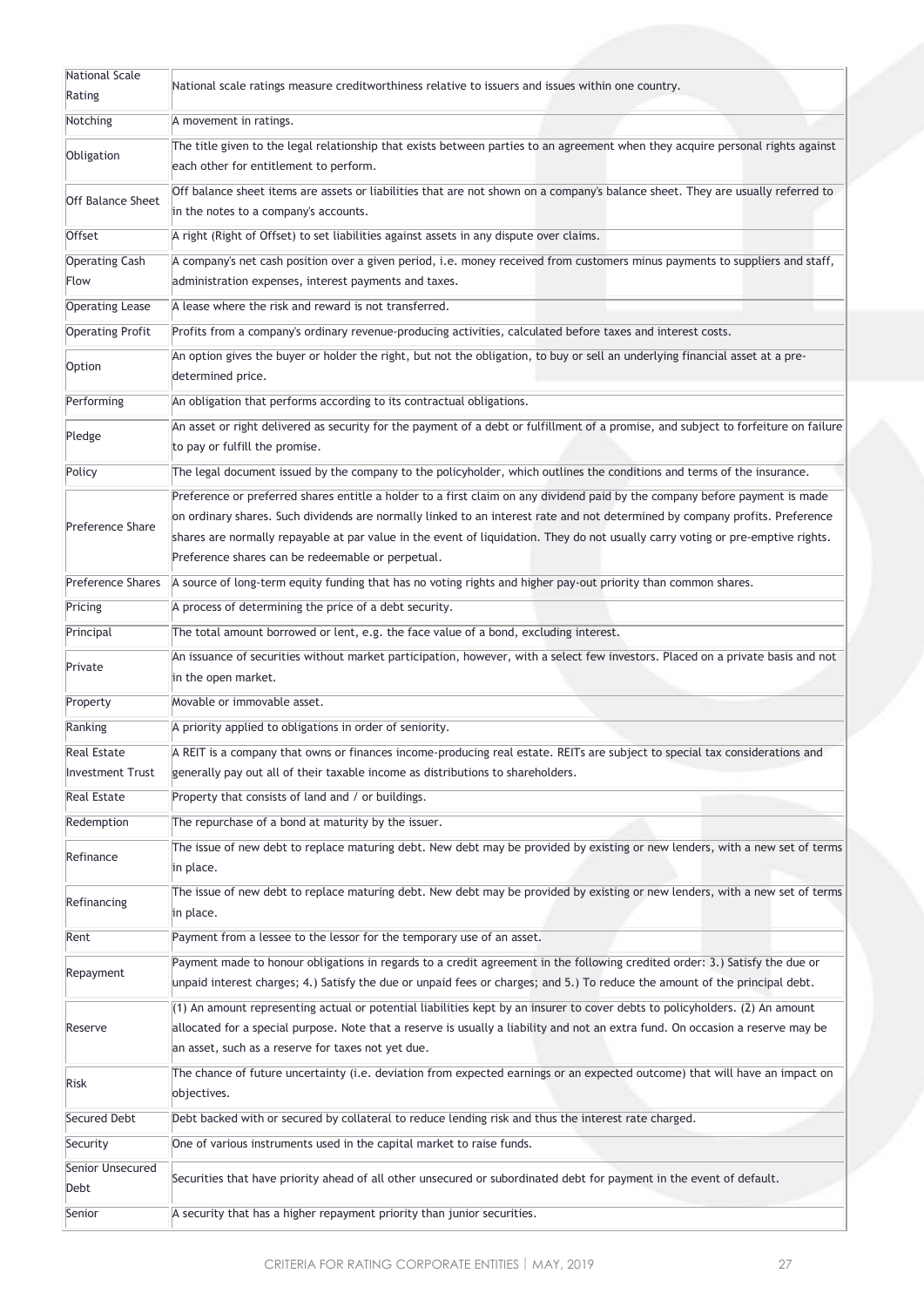| Servicing               | The calculation of interest and repayments, collection of repayments, advancing of loans, foreclose procedures, maintaining<br>records and seeing that the proceeds of each loan are passed on to the respective party. |
|-------------------------|-------------------------------------------------------------------------------------------------------------------------------------------------------------------------------------------------------------------------|
| Shareholder             | An individual, entity or financial institution that holds shares or stock in an organisation or company.                                                                                                                |
| <b>Short Term</b>       | Current; ordinarily less than one year.                                                                                                                                                                                 |
| Statutory               | Required by or having to do with law or statute.                                                                                                                                                                        |
| Subordinated Debt       | Debt that in the event of a default is repaid only after senior obligations have been repaid. It is higher risk than senior debt.                                                                                       |
| <b>Total Risk</b>       | Both systematic and unsystematic risks.                                                                                                                                                                                 |
| Trust                   | A third party that acts in the best interest of another party, according to the trust deed, usually the investors. Owner of a<br>securitisation vehicle that acts in the best interest of the Noteholders.              |
| Unsecured Claim         | Debt securities that have no collateral.                                                                                                                                                                                |
| Upstream                | A term referring to the exploration and extraction of a commodity, in contrast with the downstream manufacturing and<br>processing.                                                                                     |
| Valuation               | An assessment of the property value, with the value being compared to similar properties in the area.                                                                                                                   |
| <b>Weighted Average</b> | An average resulting from the multiplication of each component by a factor reflecting its importance or, relative size to a pool<br>of assets or liabilities.                                                           |
| Weighted                | The weight that a single obligation has in relation to the aggregated pool of obligations. For example, a single mortgage<br>principal balance divided by the aggregated mortgage pool principal balance.               |
| <b>Working Capital</b>  | Working capital usually refers to the resources that a company uses to finance day-to-day operations. Changes in working<br>capital are assessed to explain movements in debt and cash balances.                        |